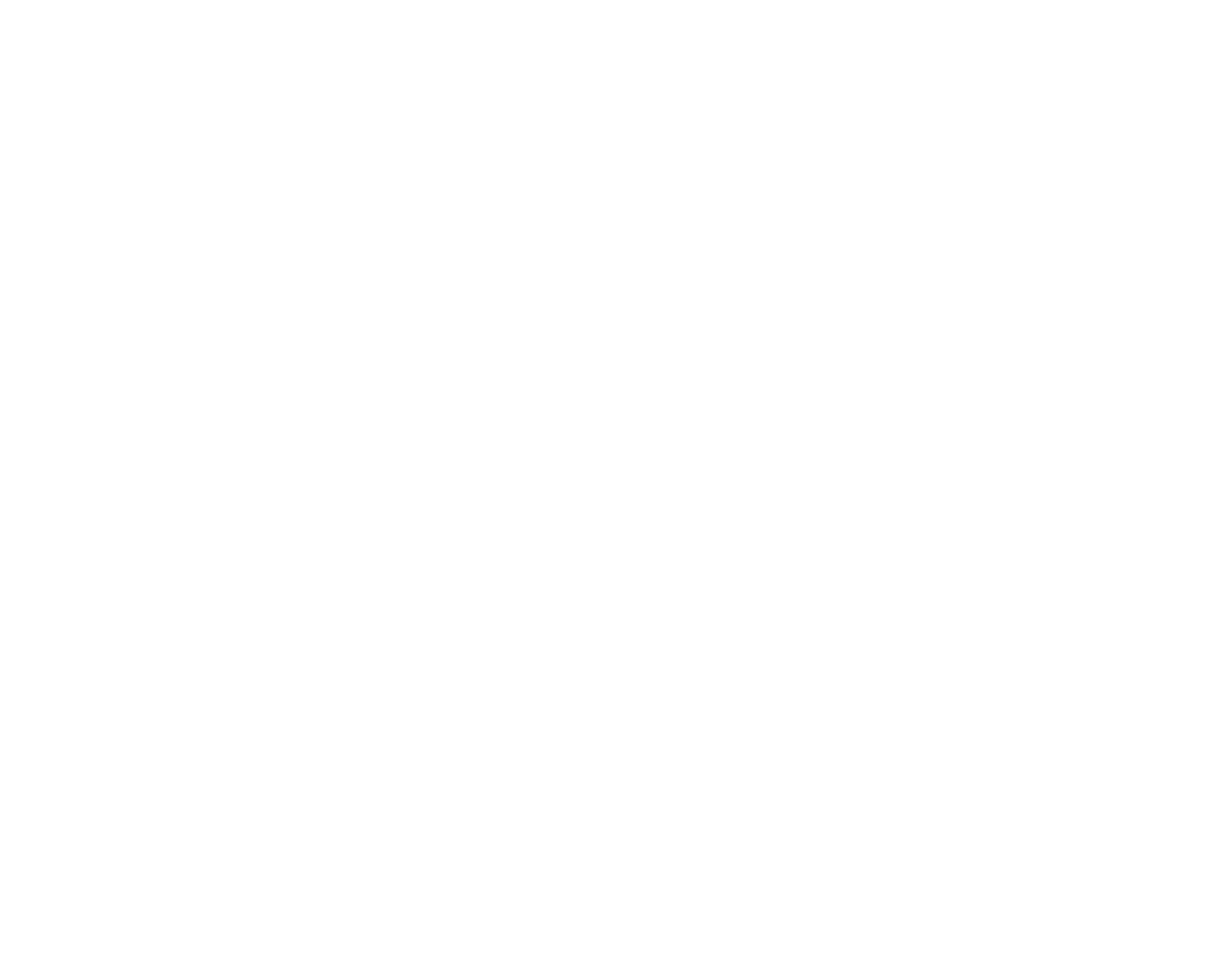## Section I: Executive Summary **Page 5** and the section I: Executive Summary Percent of Your Students Ready for College-Level Coursework Five Year Trends—Percent of Students Who Met College Readiness Benchmarks Five Year Trends—Average ACT Scores Five Year Trends—Average ACT Scores by Level of Preparation Five Year Trends—Percent and Average Composite Score by Race/Ethnicity Percent of Students in College Readiness Standards Score Ranges Average ACT College Reportable Scores by Test Session Duration Percent of Students Who Met College Readiness Benchmark Scores by Test Session Duration Section II: Academic Achievement **Page 11** Page 11 ACT Score Distributions, Cumulative Percentages, Averages, and Quartile Values Average ACT Composite Scores for Race/Ethnicity by Level of Preparation Average ACT Scores by Race/Ethnicity Percent of Students in College Readiness Standards Score Ranges Average ACT Scores by Gender Percent of Students Who Met College Readiness Benchmark Scores by Gender College Readiness Benchmark Percent and Average ACT Scores by Overall High School Curriculum College Readiness Benchmark Percent and Average ACT Scores by Content-Specific Curriculum Section III: College Readiness & Impact of Course Rigor Page 17 Percent of Students Who Met ACT College Readiness Benchmark Scores by Race/Ethnicity Average ACT Scores and Average ACT Score Changes by Common Course Patterns College Readiness Percents by Common Course Patterns Section IV: Career and Educational Aspirations **Page 25** Page 25 Distribution of Planned Educational Majors for All Students by College Plans Average ACT Composite Scores for Racial/Ethnic Groups by Post-Secondary Educational Aspirations Students' Score Report Preferences at Time of Testing Section V: Optional Writing Test Results **Page 29** Page 29 Average ACT English and Writing Scores by Race/Ethnicity and Gender for students who took ACT Writing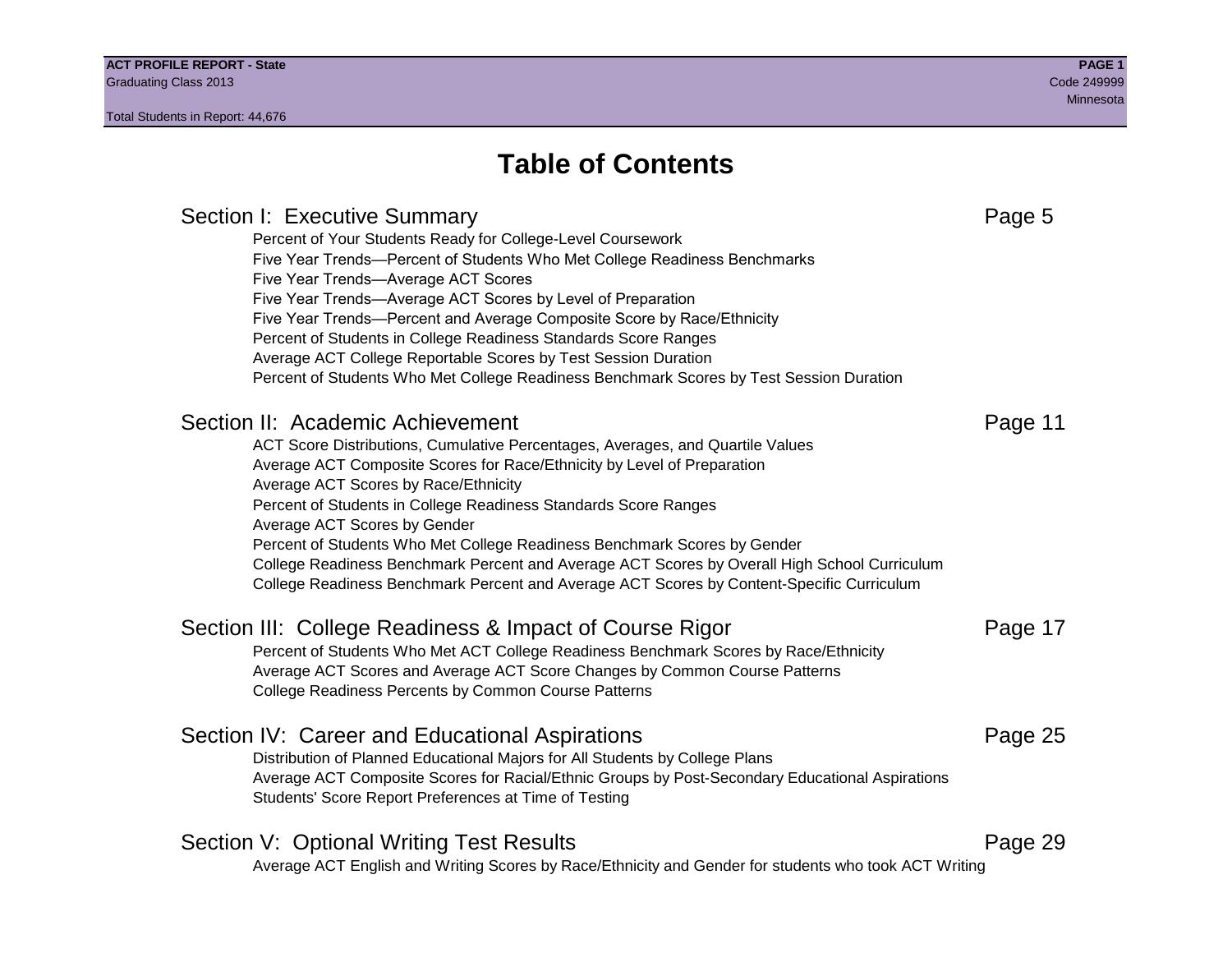This report provides information about the performance of your 2013 graduating seniors who took the ACT as sophomores, juniors, or seniors; and self-reported at the time of testing that they were scheduled to graduate in 2013. Beginning with the Graduating Class of 2013, all students whose scores are college reportable, both standard and extended time tests, are now included in the report.

This report focuses on:

**Performance** - student test performance in the context of college readiness

**Access** - number of your graduates exposed to college entrance testing and the percent of race/ethnicity participation

**Course Selection** - percent of students pursuing a core curriculum

**Course Rigor** - impact of rigorous coursework on achievement

**College Readiness** - percent of students meeting ACT College Readiness Benchmark Scores in each content area

**Awareness** - extent to which student aspirations match performance

**Articulation** - colleges and universities to which your students send test results

Each year, test data for a school, district, and the state represents a different cohort of students. ACT encourages educators to focus on trends (3, 5, 10 years), not year-to-year changes. Such changes can represent normal – even expected – fluctuations. On the other hand, trend lines offer more insight into what is happening in a school, district, or the state.

Furthermore, ACT encourages educators to measure student performance in the context of college readiness measures. The focus should be on the number and percentage of students who met or exceeded ACT's College Readiness Benchmark Scores, a measure that is much more meaningful and understandable than an average composite score for a group of students.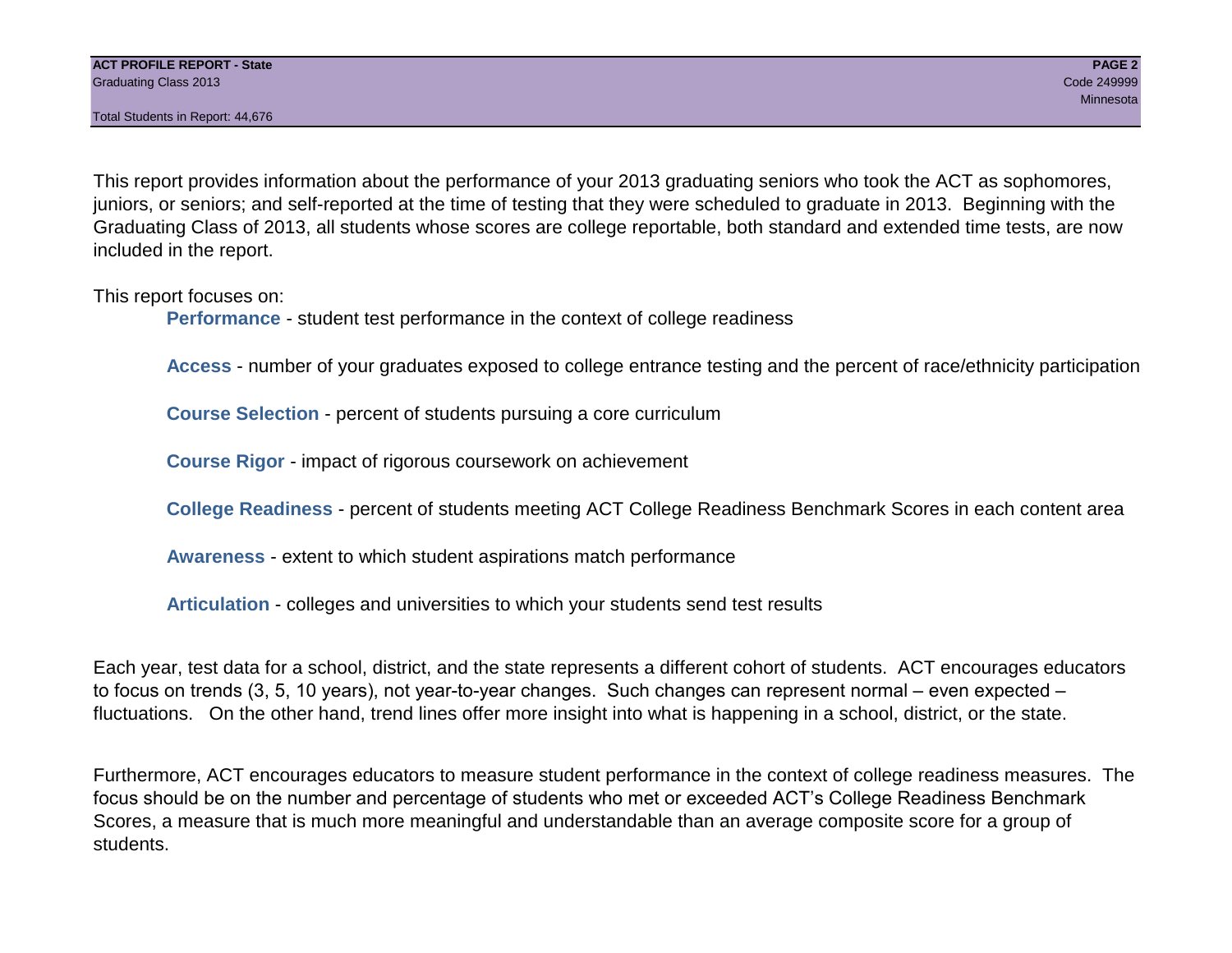### **The ACT is a curriculum-based measure of college readiness. ACT components include:**

Tests of academic achievement in English, math, reading, science, and writing (optional) High school grade and course information Student Profile Section Career Interest Inventory

### **The ACT:**

Every few years, ACT conducts the **ACT National Curriculum Survey** to ensure its curriculum-based assessment tools accurately measure the skills high school teachers teach and instructors of entry-level college courses expect. The ACT is the only college readiness test designed to reflect the results of such a survey.

ACT's **College Readiness Standards** are sets of statements intended to help students, parents and educators understand the meaning of test scores. The standards relate test scores to the types of skills needed for success in high school and beyond. They serve as a direct link between what students have learned and what they are ready to do next. The ACT is the only college readiness test for which scores can be tied directly to standards. *Connecting College Readiness Standards to the Classroom* interpretive guides can be found at www.act.org/standard/infoserv.html.

Only the ACT reports **College Readiness Benchmark Scores** – A benchmark score is the minimum score needed on an ACT subject-area test to indicate a 50% chance of obtaining a B or higher or about a 75% chance of obtaining a C or higher in the corresponding credit-bearing college courses, which include English Composition, Algebra, Social Science and Biology. These scores were empirically derived based on the actual performance of students in college. The College Readiness Benchmark Scores, updated for 2013, are:

| <b>College Course/Course Area</b> | <b>ACT Test</b> | Benchmark Score |
|-----------------------------------|-----------------|-----------------|
| <b>English Composition</b>        | English         | 18              |
| Algebra                           | Mathematics     | 22              |
| <b>Social Sciences</b>            | Reading         | 22              |
| Biology                           | Science         | 23              |

For more information, go to www.act.org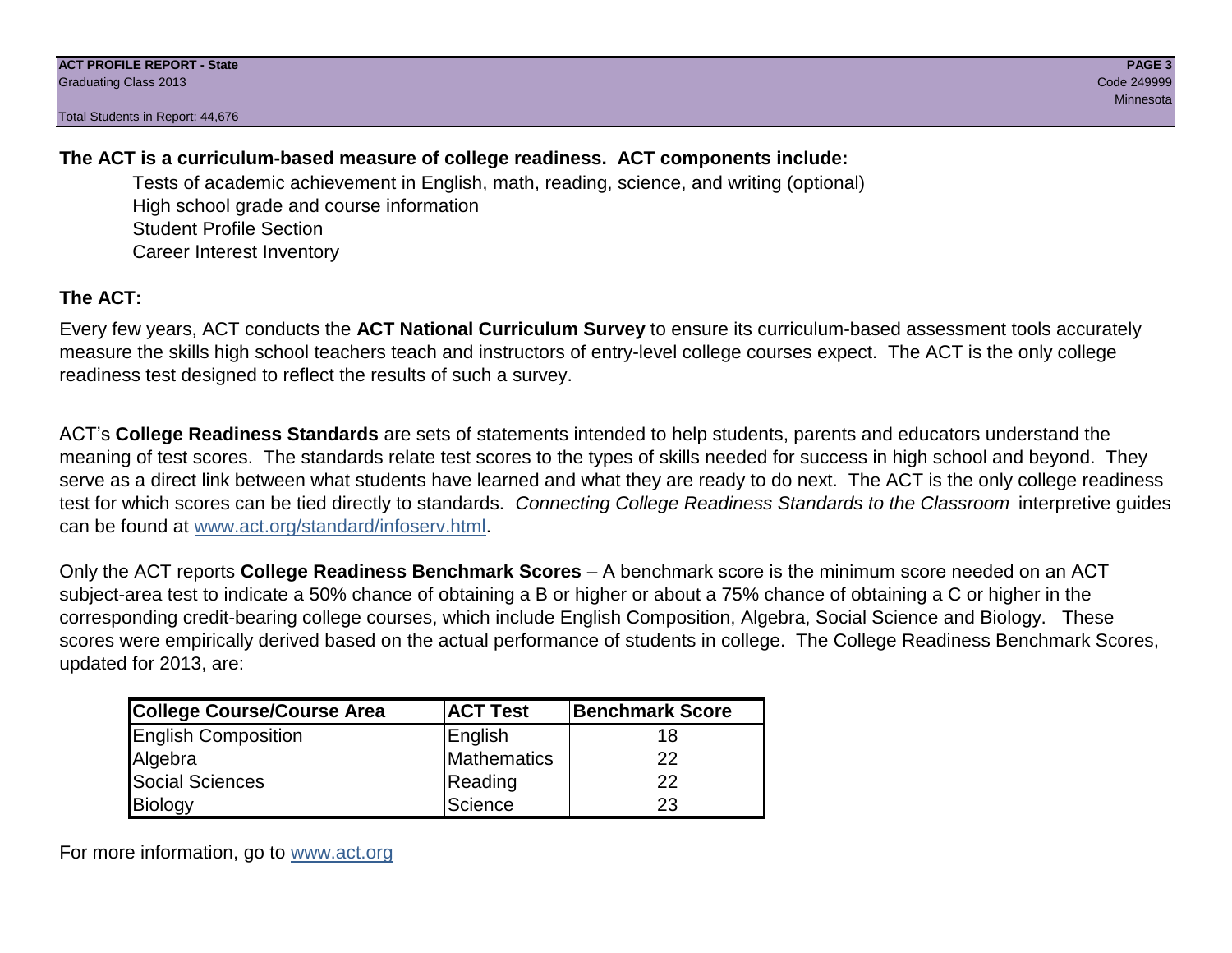### **How to Improve Scores and Increase College Readiness**

39% of your students met all four ACT College Readiness Benchmark Scores (Table 1.1). To improve students' scores and increase the percentage of students identified as college ready, ACT suggests:

PROVIDING ACCESS FOR ALL STUDENTS TO TAKE THE ACT: 44,676 of your students are included in this report (the 'cohort'). Increasing access insures that more students have the opportunity to consider college and allows the reader to use this report to evaluate how well courses and instructional programs are preparing students for college and work.

MAKING CORE CURRICULUM A PRIORITY: Emphasize the need for all students to develop college and work ready skills, regardless of postsecondary aspirations. 87% of the students in the cohort reported taking courses that would be considered 'Core or More' (Table 1.4).

MAKING SURE STUDENTS ARE TAKING THE RIGHT KINDS OF COURSES: Table 3.2 reports 2% of the cohort took less than three years of math courses. Of these students, 18% were college ready. 10% of the cohort reported taking a course sequence of Algebra I, Algebra II, and Geometry. 23% of these students were college ready. In comparison, 68% of the students who took 3 or more years of math beyond Algebra I, Algebra II, and Geometry were college ready. Getting more students ready for Algebra prior to 9th grade will increase the chances that students will be prepared for and take advanced-level math courses.

Similarly, Table 3.2 reports 7% of the cohort took less than three years of natural science courses. 25% of these students were college ready. In comparison, 54% of students who took at least three years of science coursework were college ready.

EVALUATING RIGOR OF COURSES: Table 2.6 reports the percentage of students falling in each of the ACT College Readiness Standards score ranges. For example, approximately 28% of the cohort fall into the lowest three Mathematics score ranges. To increase these students' achievement, identify the standards they should focus on next by accessing ACT's College Readiness Standards at www.act.org/standard.

PLAN GUIDANCE ACTIVITIES BASED ON STUDENTS' CAREER AND COLLEGE ASPIRATIONS: Data in Tables 4.1 and 4.2 enable the reader to determine if aspirations are consistent with academic performance and whether among students with similar aspirations, academic performance is consistent across racial/ethnic groups.

For more information on interpreting data in this report, or to learn how ACT can help your students improve their readiness for college and the workplace, contact ACT Customer Service at 319-337-1309 or customerservices@act.org.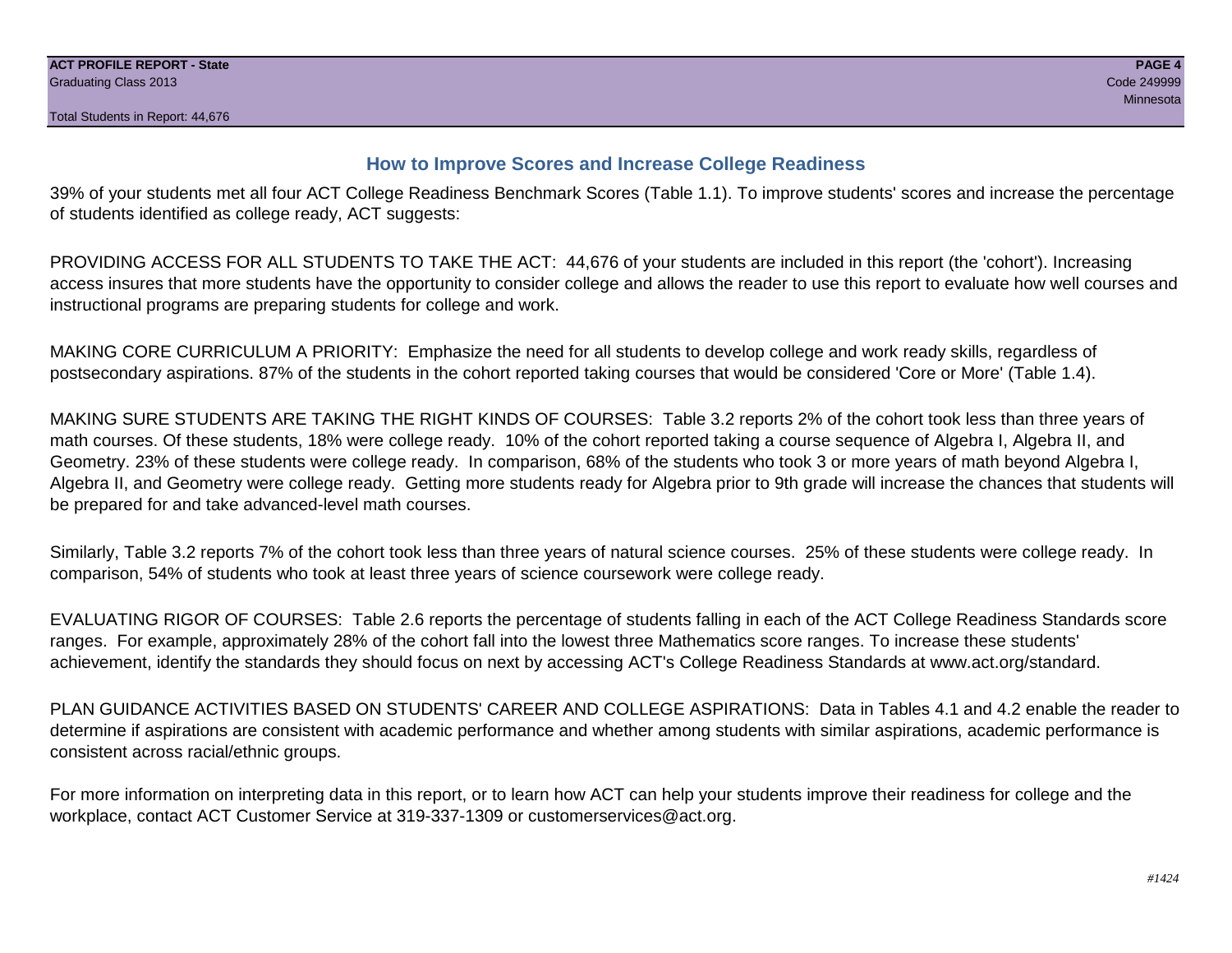**ACT PROFILE REPORT - State: SECTION I, EXECUTIVE SUMMARY PAGE 5** Graduating Class 2013 Code 249999

Total Students in Report: 44,676

Minnesota

# Section I Executive Summary

Beginning with the Graduating Class of 2013, all students whose scores are college reportable, both standard and extended time tests, are now included. Also beginning with the 2013 Graduating Class data, College Readiness Benchmarks for Reading and Science were updated to reflect the most recent college coursework research.

> To find the results of only standard time or extended time test takers, refer to Tables 1.7 and 1.8 on page 10.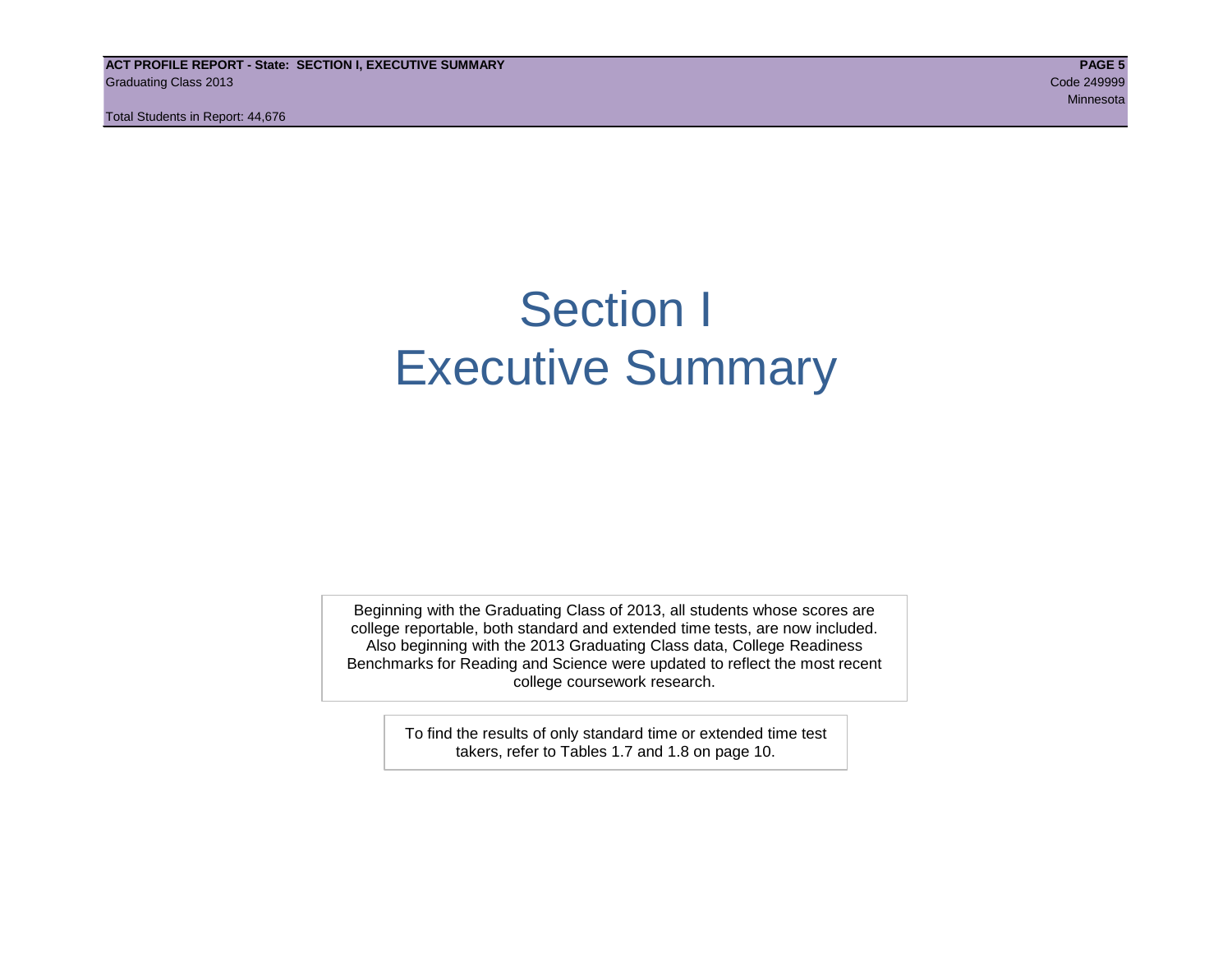#### **ACT PROFILE REPORT - State: SECTION I, EXECUTIVE SUMMARY PAGE 6** Graduating Class 2013 Code 249999

Total Students in Report: 44,676





**A benchmark score is the minimum score needed on an ACT subject-area test to indicate a 50% chance of obtaining a B or higher or about a 75% chance of obtaining a C or higher in the corresponding credit-bearing college course.**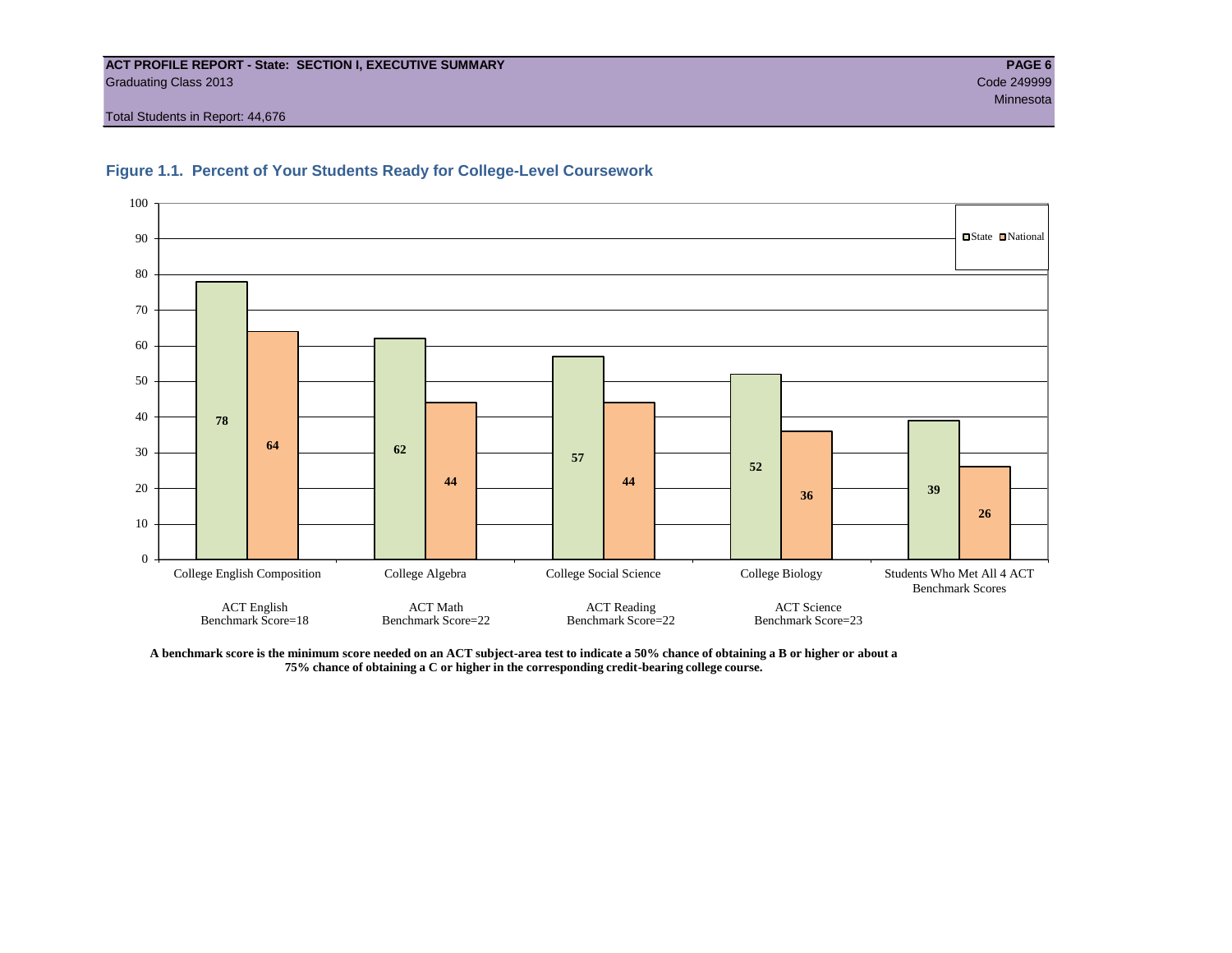#### **ACT PROFILE REPORT - State: SECTION I, EXECUTIVE SUMMARY PAGE 7** Graduating Class 2013 Code 249999

Total Students in Report: 44,676

|      |              | <b>Number of Students</b> |                | <b>Percent Who Met Benchmarks</b> |                    |          |              |          |                |          |                     |          |
|------|--------------|---------------------------|----------------|-----------------------------------|--------------------|----------|--------------|----------|----------------|----------|---------------------|----------|
|      | Tested       |                           | <b>English</b> |                                   | <b>Mathematics</b> |          | Reading      |          | <b>Science</b> |          | <b>Met All Four</b> |          |
| Year | <b>State</b> | <b>National</b>           | <b>State</b>   | National                          | State              | National | <b>State</b> | National | <b>State</b>   | National | <b>State</b>        | National |
| 2009 | 43,642       | 1,480,469                 | 78             | 67                                | 57                 | 42       | 65           | 53       | 39             | 28       | 32                  | 23       |
| 2010 | 44,323       | .568,835                  | 79             | 66                                | 61                 | 43       | 65           | 52       | 42             | 29       | 35                  | 24       |
| 2011 | 44,952       | 1,623,112                 | 78             | 66                                | 62                 | 45       | 64           | 52       | 43             | 30       | 36                  | 25       |
| 2012 | 44,977       | 1,666,017                 | 78             | 67                                | 62                 | 46       | 64           | 52       | 42             | 31       | 36                  | 25       |
| 2013 | 44,676       | 1,799,243                 | 78             | 64                                | 62                 | 44       | 57           | 44       | 52             | 36       | 39                  | 26       |

#### **Table 1.1. Five Year Trends—Percent of Students Who Met College Readiness Benchmarks**

#### **Table 1.2. Five Year Trends—Average ACT Scores**

|      |              | <b>Number of Students</b> |                |                 |                                 |      | <b>Average ACT Scores</b> |                 |                |          |                  |          |
|------|--------------|---------------------------|----------------|-----------------|---------------------------------|------|---------------------------|-----------------|----------------|----------|------------------|----------|
|      | Tested       |                           | <b>English</b> |                 | <b>Mathematics</b>              |      | <b>Reading</b>            |                 | <b>Science</b> |          | <b>Composite</b> |          |
| Year | <b>State</b> | National                  | <b>State</b>   | <b>National</b> | <b>State</b><br><b>National</b> |      | <b>State</b>              | <b>National</b> | <b>State</b>   | National | <b>State</b>     | National |
| 2009 | 43.642       | .480.469                  | 22.0           | 20.6            | 22.7                            | 21.0 | 23.1                      | 21.4            | 22.6           | 20.9     | 22.7             | 21.1     |
| 2010 | 44,323       | .568.835                  | 22.3           | 20.5            | 22.9                            | 21.0 | 23.2                      | 21.3            | 22.8           | 20.9     | 22.9             | 21.0     |
| 2011 | 44.952       | ,623,112                  | 22.3           | 20.6            | 23.0                            | 21.1 | 22.9                      | 21.3            | 22.8           | 20.9     | 22.9             | 21.1     |
| 2012 | 44,977       | .666,017                  | 22.1           | 20.5            | 23.0                            | 21.1 | 22.9                      | 21.3            | 22.7           | 20.9     | 22.8             | 21.1     |
| 2013 | 44,676       | 1,799,243                 | 22.2           | 20.2            | 23.1                            | 20.9 | 23.1                      | 21.1            | 22.9           | 20.7     | 23.0             | 20.9     |

#### **Table 1.3. Five Year Trends—Average ACT Scores Nationwide**

|      | <b>Number of Students</b> | <b>Average ACT Scores</b> |                    |         |                |                  |  |  |  |  |
|------|---------------------------|---------------------------|--------------------|---------|----------------|------------------|--|--|--|--|
| Year | Tested                    | <b>English</b>            | <b>Mathematics</b> | Reading | <b>Science</b> | <b>Composite</b> |  |  |  |  |
| 2009 | ,480,469                  | 20.6                      | 21.0               | 21.4    | 20.9           | 21.1             |  |  |  |  |
| 2010 | ,568,835                  | 20.5                      | 21.0               | 21.3    | 20.9           | 21.0             |  |  |  |  |
| 2011 | ,623,112                  | 20.6                      | 21.1               | 21.3    | 20.9           | 21.1             |  |  |  |  |
| 2012 | ,666,017                  | 20.5                      | 21.1               | 21.3    | 20.9           | 21.1             |  |  |  |  |
| 2013 | ,799,243                  | 20.2                      | 20.9               | 21.1    | 20.7           | 20.9             |  |  |  |  |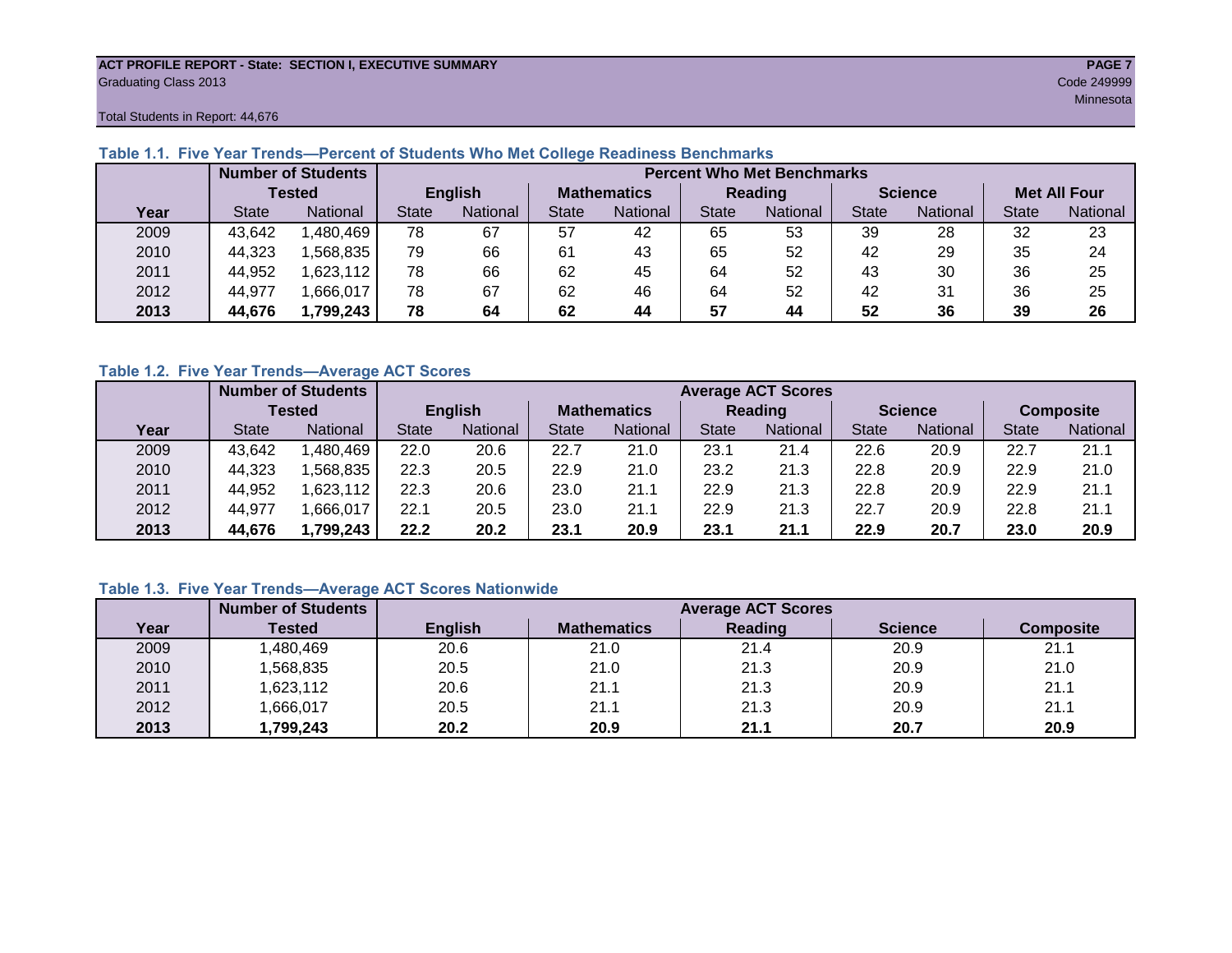#### **ACT PROFILE REPORT - State: SECTION I, EXECUTIVE SUMMARY PAGE 8** Graduating Class 2013 Code 249999

#### Total Students in Report: 44,676

|      |                                     |           |             |                      |         | <b>Average ACT Scores</b> |                    |           |         |                |         |                |                  |           |
|------|-------------------------------------|-----------|-------------|----------------------|---------|---------------------------|--------------------|-----------|---------|----------------|---------|----------------|------------------|-----------|
|      | <b>Number of Students</b><br>Tested |           |             | Percent <sup>2</sup> |         | <b>English</b>            | <b>Mathematics</b> |           |         | <b>Reading</b> |         | <b>Science</b> | <b>Composite</b> |           |
|      |                                     |           | Core        | Less                 |         |                           |                    |           |         |                |         |                |                  |           |
|      | Core or                             | Less than | or          | than                 | Core or | Less than                 | Core or            | Less than | Core or | Less than      | Core or | Less than      | Core or          | Less than |
| Year | More                                | Core      | <b>More</b> | Core                 | More    | Core                      | More               | Core      | More    | Core           | More    | Core           | More             | Core      |
| 2009 | 36,057                              | 7,072     | 83          | 16                   | 22.6    | 19.7                      | 23.2               | 20.3      | 23.5    | 21.1           | 23.0    | 20.7           | 23.2             | 20.6      |
| 2010 | 37,587                              | 6.344     | 85          | 14                   | 22.7    | 19.8                      | 23.4               | 20.5      | 23.5    | 21.1           | 23.1    | 20.8           | 23.3             | 20.7      |
| 2011 | 38,468                              | 6,115     | 86          | 14                   | 22.7    | 19.9                      | 23.5               | 20.7      | 23.3    | 21.1           | 23.2    | 20.9           | 23.3             | 20.8      |
| 2012 | 38,933                              | 5.813     | 87          | 13                   | 22.5    | 19.7                      | 23.4               | 20.7      | 23.2    | 21.0           | 23.1    | 20.8           | 23.2             | 20.7      |
| 2013 | 38.746                              | 5.367     | 87          | 12                   | 22.6    | 19.6                      | 23.4               | 20.7      | 23.5    | 21.0           | 23.2    | 20.8           | 23.3             | 20.6      |

#### **Table 1.4. Five Year Trends—Average ACT Scores by Level of Preparation**

<sup>1</sup>"Core or More" results correspond to students taking four or more years of English AND three or more years each of math, social studies, and natural science.

 $2$ Percent of all students tested. Numbers will not add up to 100% due to student non-response.

#### **Table 1.5. Five Year Trends—Percent and Average Composite Score by Race/Ethnicity**

|                                        | 2009   |     |      | 2010   |               | 2011 |        |     | 2012 |        |     | 2013 |        |     |            |
|----------------------------------------|--------|-----|------|--------|---------------|------|--------|-----|------|--------|-----|------|--------|-----|------------|
|                                        | N      | %   | Avg  | N      | $\frac{9}{6}$ | Avg  | N      | %   | Avg  | N      | %   | Ava  | N      | %   | <b>Avg</b> |
| <b>All Students</b>                    | 43.642 | 100 | 22.7 | 44.323 | 100           | 22.9 | 44.952 | 100 | 22.9 | 44.977 | 100 | 22.8 | 44.676 | 100 | 23.0       |
| Black/African American                 | .786   |     | 17.8 | 1,995  | 5             | 17.7 | 2,095  | 5   | 17.9 | 2.047  | 5.  | 17.9 | 2.140  |     | 18.0       |
| American Indian/Alaska Native          | 275    |     | 20.2 | 307    |               | 20.5 | 232    |     | 20.2 | 211    | 0   | 20.3 | 210    |     | 19.7       |
| White                                  | 35,563 | 81  | 23.2 | 36.213 | 82            | 23.5 | 36.070 | 80  | 23.5 | 35.159 | 78  | 23.4 | 34.279 | 77  | 23.6       |
| Hispanic/Latino                        | 871    |     | 20.4 | 976    |               | 20.0 | .389   | 3   | 20.1 | 1.757  | 4   | 20.4 | 1,913  |     | 20.2       |
| Asian                                  | 2,265  |     | 20.4 | 2,375  | 5             | 20.8 | 2,641  | 6   | 20.6 | 2,628  | 6   | 20.7 | 2,535  | 6   | 20.7       |
| Native Hawaiian/Other Pacific Islander |        |     |      |        | 0             |      | 20     | 0   | 21.2 | 45     | 0   | 19.5 | 35     |     | 20.4       |
| Two or more races                      | 784    |     | 21.9 | 943    | $\sim$        | 22.2 | ,033   |     | 21.9 | I,459  | 3   | 22.2 | 1,557  |     | 22.3       |
| Prefer not to respond/No response      | 2,098  |     | 23.2 | 1,514  | っ<br>w        | 22.6 | ,472   |     | 23.2 | .,671  | 4   | 23.7 | 2,007  |     | 23.5       |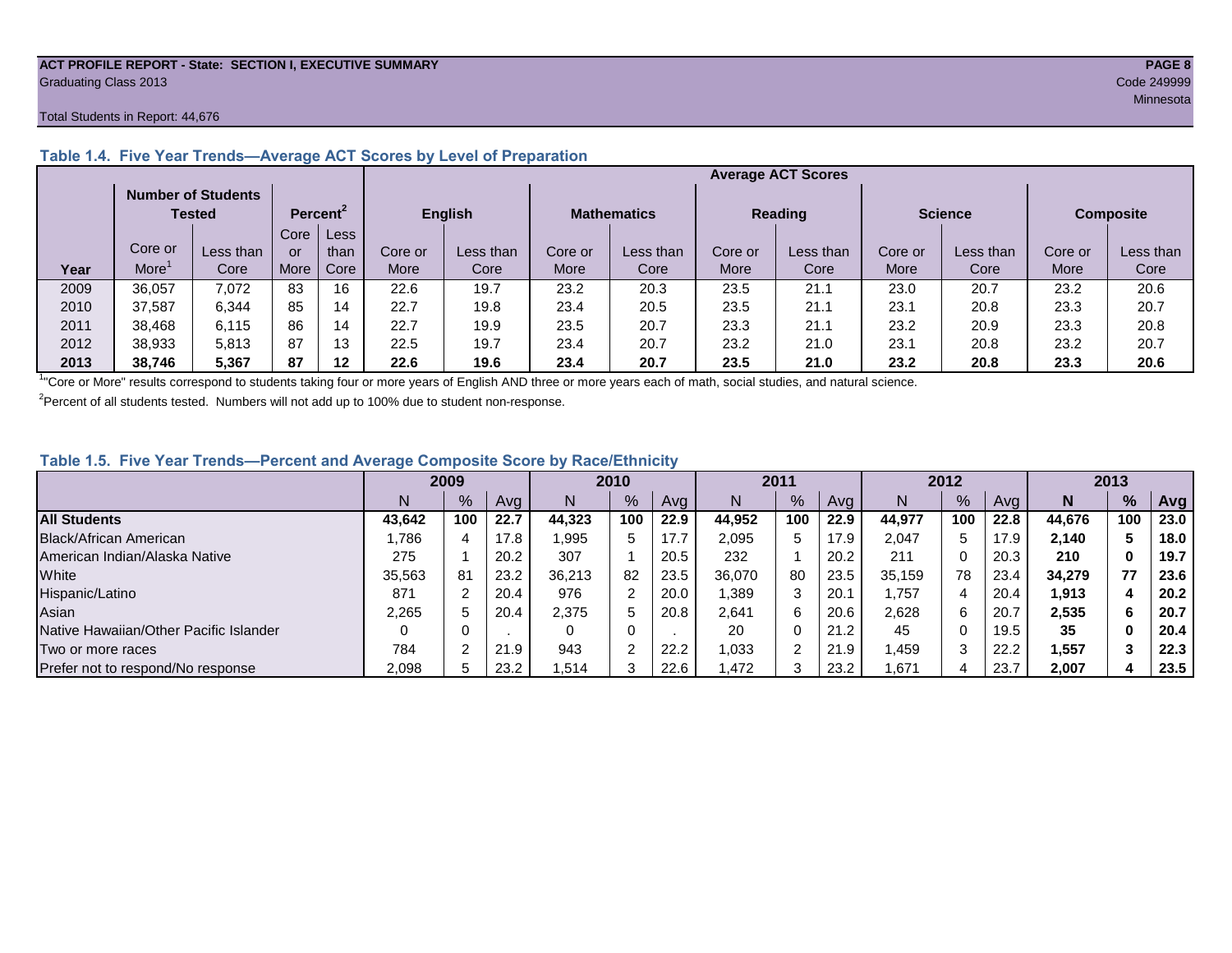#### **ACT PROFILE REPORT - State: SECTION I, EXECUTIVE SUMMARY PAGE 9** Code 249999 Craduating Class 2013

#### Total Students in Report: 44,676

#### **Table 1.6. Percent of Students in College Readiness Standards Score Ranges**

| <b>CRS</b>    | <b>English</b>        | <b>Mathematics</b>     | Reading               | <b>Science</b>      |
|---------------|-----------------------|------------------------|-----------------------|---------------------|
| Range         | (Benchmark = $18$ )   | $(Benchmark = 22)$     | (Benchmark = $22$ )   | (Benchmark = $23$ ) |
| $1 - 12$      | 100%                  | 100%                   | 100%                  | 100%                |
|               | 50%<br>13%<br>5%      | 50%<br>$0\%$<br>$1\%$  | $50\%$<br>$8\%$<br>2% | 50%<br>7%<br>2%     |
|               | $0\%$                 | $0\%$                  | $0\%$                 | 0%                  |
| $13 - 15$     | 100%                  | 100%                   | 100%                  | 100%                |
|               | 50%<br>13%<br>$9%$    | 50%<br>14%<br>$4\%$    | 50%<br>13%<br>7%      | 50%<br>10%<br>4%    |
|               | 0%                    | $0\%$                  | $0\%$                 | $0\%$               |
|               | 100%                  | 100%                   | 100%                  | 100%                |
| 16-19         | 50%<br>17%<br>18%     | 33%<br>50%<br>24%      | 50%<br>21%<br>19%     | 50%<br>23%<br>16%   |
|               | $0\%$                 | $0\%$                  | $0\%$                 | 0%                  |
| $20 - 23$     | 100%                  | 100%                   | 100%                  | 100%                |
|               | 29%<br>25%<br>50%     | 50%<br>23%<br>19%      | 27%<br>50%<br>24%     | 33%<br>30%<br>50%   |
|               | $0\%$                 | $0\%$                  | $0\%$                 | 0%                  |
| 24-27         | 100%                  | 100%                   | 100%                  | 100%                |
|               | 50%<br>20%<br>16%     | 31%<br>50%<br>21%      | 50%<br>19%<br>15%     | 29%<br>50%<br>20%   |
|               | $0\%$                 | $0\%$                  | $0\%$                 | 0%                  |
| 28-32         | 100%                  | 100%                   | 100%                  | 100%                |
|               | 50%<br>13%<br>10%     | 50%<br>14%<br>$9\%$    | 50%<br>18%<br>13%     | 50%<br>12%<br>$8\%$ |
|               | $0\%$                 | $0\%$                  | $0\%$                 | 0%                  |
| 33-36         | 100%                  | 100%                   | 100%                  | 100%                |
|               | 50%<br>$6\%$<br>$5\%$ | 50%<br>$4\%$<br>$3%$   | 50%<br>7%<br>5%       | 50%<br>$3%$<br>2%   |
|               | $0\%$                 | $0\%$                  | $0\%$                 | 0%                  |
|               | 100%<br>78%           | 100%                   | 100%                  | 100%                |
| % At or Above | 64%                   | 62%<br>44%             | 57%<br>44%            | 52%                 |
| Benchmark     | 50%                   | 50%                    | 50%                   | 36%<br>50%          |
|               | $0\%$                 | $0\%$                  | $0\%$                 | $0\%$               |
|               |                       | $\overline{S}$ = State | $=$ National          |                     |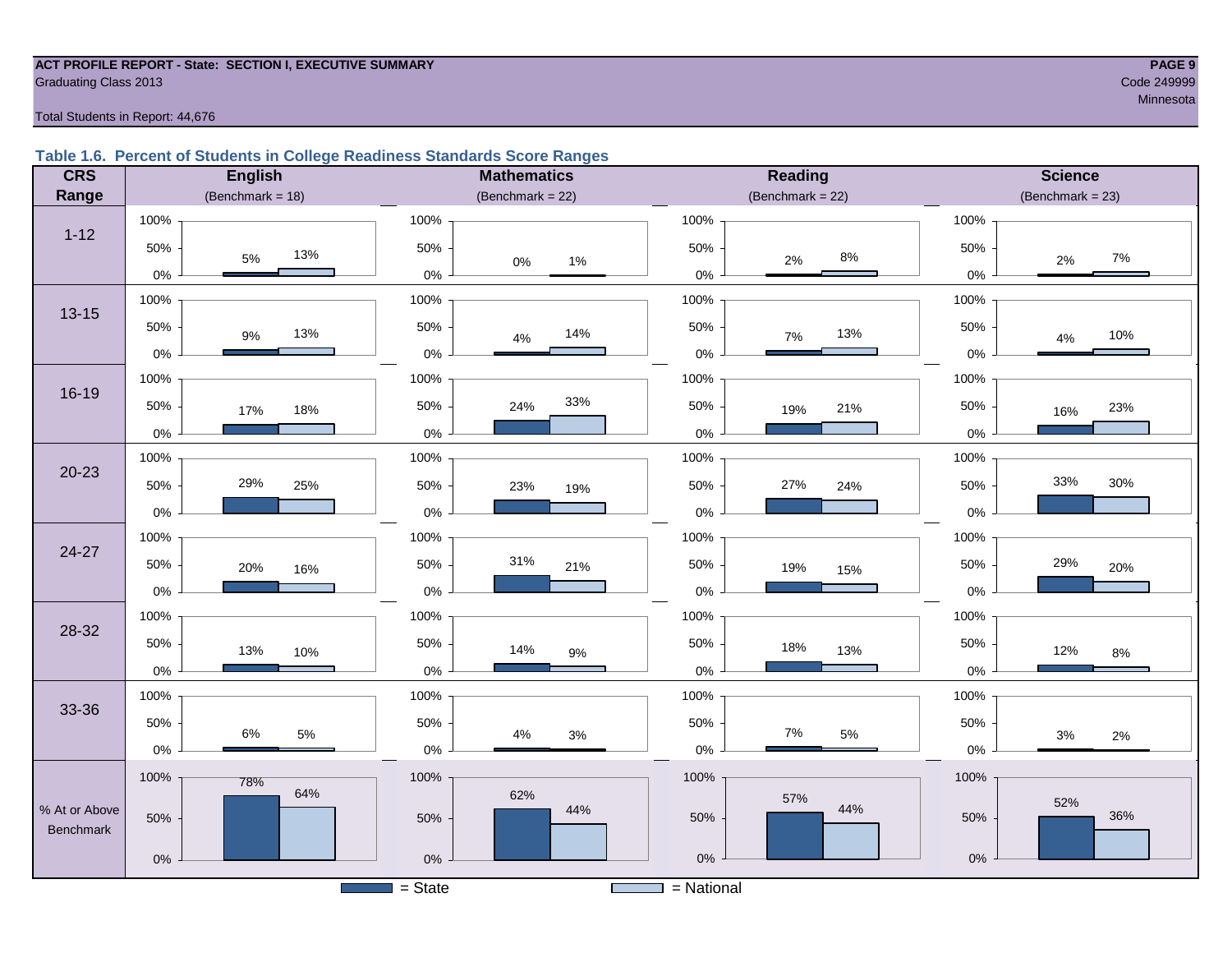#### **ACT PROFILE REPORT- State: SECTION II, ACADEMIC ACHIEVEMENT PAGE 10** Graduating Class 2013 Code 249999

Total Students in Report: 44,676

| <b>Student Group</b> | <b>Test Session</b>  |           |         |         |             | <b>Average ACT Scores</b> |         |           |
|----------------------|----------------------|-----------|---------|---------|-------------|---------------------------|---------|-----------|
|                      | <b>Duration</b>      | N         | Percent | English | Mathematics | Reading                   | Science | Composite |
|                      | <b>Standard Time</b> | 43,655    | 98      | 22.2    | 23.1        | 23.1                      | 22.9    | 23.0      |
| <b>State</b>         | <b>Extended Time</b> | 1,021     | 2       | 20.4    | 21.1        | 23.0                      | 22.1    | 21.8      |
|                      | Total                | 44,676    | 100     | 22.2    | 23.1        | 23.1                      | 22.9    | 23.0      |
|                      | <b>Standard Time</b> | 1,727,041 | 96      | 20.4    | 21.0        | 21.3                      | 20.9    | 21.0      |
| <b>National</b>      | <b>Extended Time</b> | 72,202    | 4       | 15.9    | 17.7        | 18.1                      | 17.9    | 17.5      |
|                      | Total                | ,799,243  | 100     | 20.2    | 20.9        | 21.1                      | 20.7    | 20.9      |

#### **Table 1.7. Average ACT College Reportable Scores by Test Session Duration**

#### **Table 1.8. Percent of Students Who Met College Readiness Benchmark Scores by Test Session Duration**

| <b>Student Group</b> | <b>Test Session</b>  |         | Met         |         |         |          |
|----------------------|----------------------|---------|-------------|---------|---------|----------|
|                      | <b>Duration</b>      | English | Mathematics | Reading | Science | All Four |
|                      | Standard Time        | 78      | 63          | 57      | 52      | 39       |
| <b>State</b>         | <b>Extended Time</b> | 67      | 43          | 57      | 44      | 32       |
|                      | Total                | 78      | 62          | 57      | 52      | 39       |
|                      | <b>Standard Time</b> | 65      | 45          | 45      | 37      | 27       |
| <b>National</b>      | <b>Extended Time</b> | 35      | 20          | 28      | 20      | 13       |
|                      | Total                | 64      | 44          | 44      | 36      | 26       |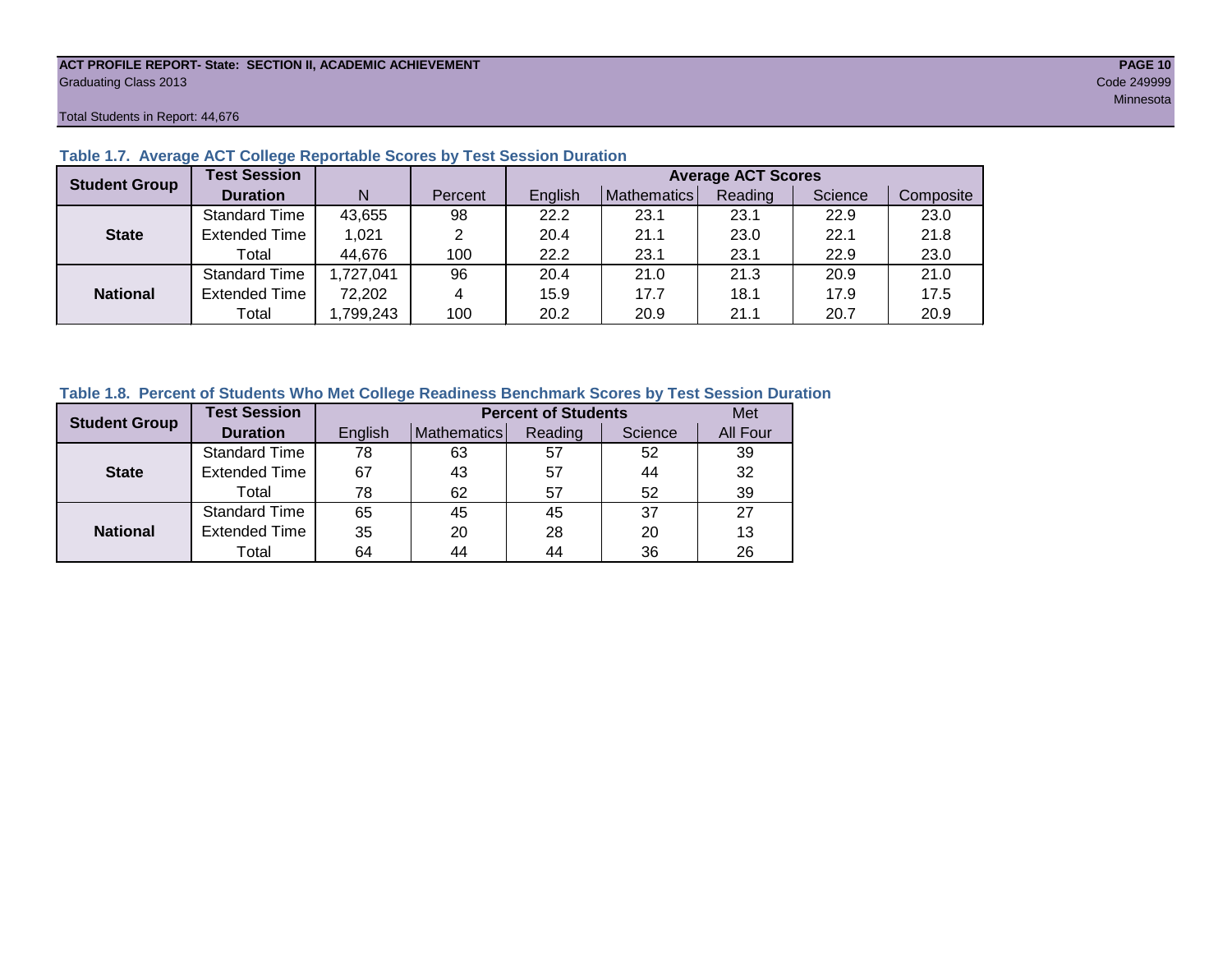# Section II Academic Achievement

Beginning with the Graduating Class of 2013, all students whose scores are college reportable, both standard and extended time tests, are now included. Also beginning with the 2013 Graduating Class data, College Readiness Benchmarks for Reading and Science were updated to reflect the most recent college coursework research.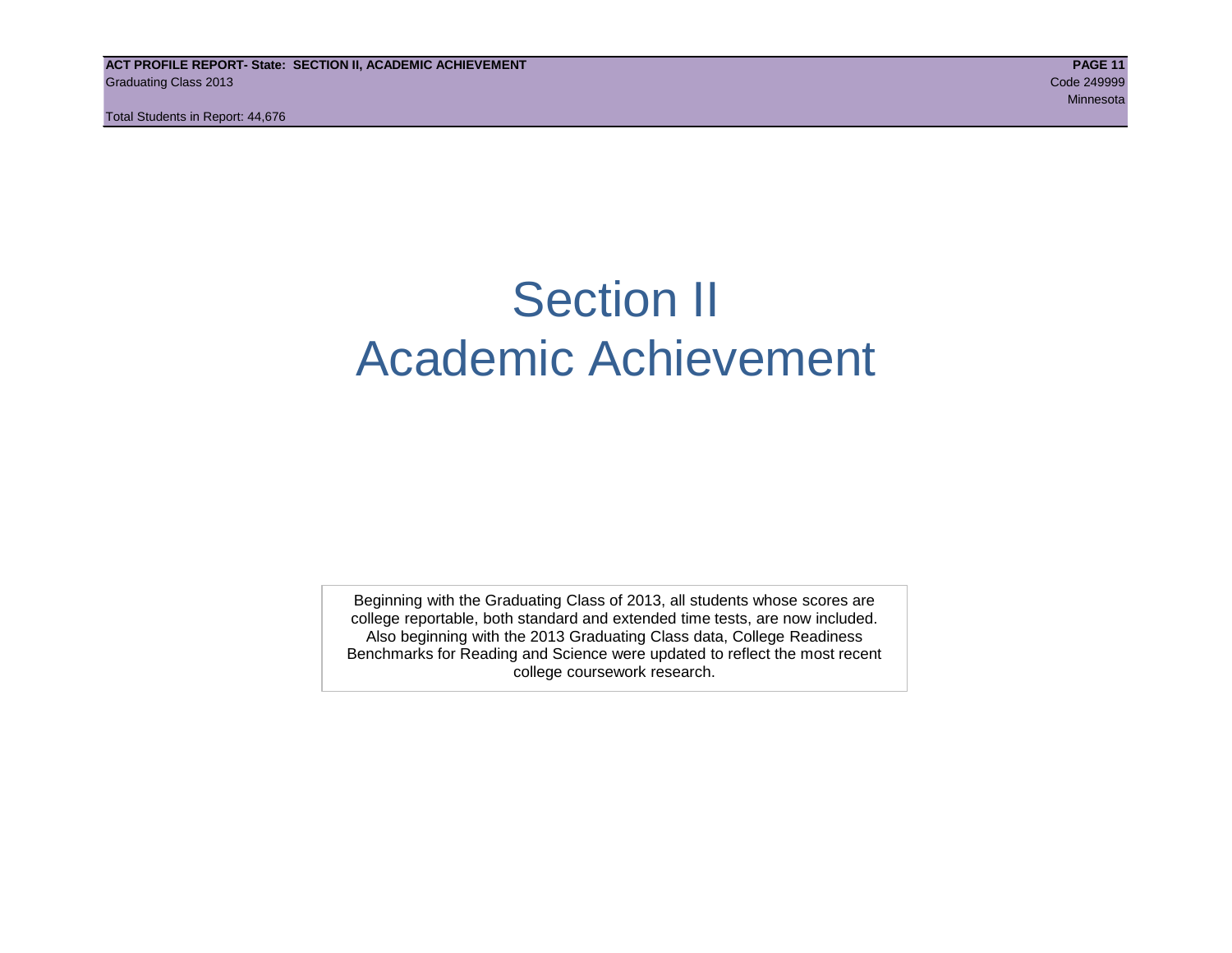# **ACT PROFILE REPORT- State: SECTION II, ACADEMIC ACHIEVEMENT PAGE 12** Graduating Class 2013 Code 249999

Total Students in Report: 44,676

|  | Table 2.1. ACT Score Distributions, Cumulative Percentages (CP <sup>1</sup> ), and Score Averages |  |  |  |
|--|---------------------------------------------------------------------------------------------------|--|--|--|
|  |                                                                                                   |  |  |  |

| <b>ACT Scale</b> |          | <b>English</b> |                | <b>Mathematics</b> |                | Reading   |                | <b>Science</b> |          | <b>Composite</b> | <b>ACT Scale</b> |
|------------------|----------|----------------|----------------|--------------------|----------------|-----------|----------------|----------------|----------|------------------|------------------|
| <b>Score</b>     | N        | <b>CP</b>      | N              | CP                 | N              | CP        | N              | CP             | N        | CP               | <b>Score</b>     |
| 36               | 275      | 100            | 218            | 100                | 635            | 100       | 326            | 100            | 55       | 100              | $\overline{36}$  |
| 35               | 617      | 99             | 331            | 100                | 208            | 99        | 410            | 99             | 224      | 100              | 35               |
| 34               | 933      | 98             | 670            | 99                 | 1,037          | 98        | 370            | 98             | 402      | 99               | 34               |
| 33               | 949      | 96             | 543            | 97                 | 1,264          | 96        | 337            | 98             | 604      | 98               | 33               |
| 32               | 780      | 94             | 767            | 96                 | 1,311          | 93        | 692            | 97             | 821      | 97               | 32               |
| 31               | 1,041    | 92             | 684            | 94                 | 2,002          | 90        | 829            | 95             | 1,056    | 95               | 31               |
| 30               | 1,118    | 90             | 1,072          | 93                 | 1,611          | 86        | 1,099          | 93             | 1,446    | 93               | 30               |
| 29               | 1,215    | 87             | 1,386          | $90\,$             | 1,619          | 82        | 1,293          | 91             | 1,591    | 90               | 29               |
| 28               | 1,589    | 84             | 2,201          | 87                 | 1,678          | 78        | 1,520          | 88             | 1,952    | 86               | 28               |
| 27               | 1,552    | 81             | 2,984          | 82                 | 1,739          | 75        | 1,808          | 85             | 2,432    | 82               | 27               |
| 26               | 2,110    | 77             | 3,447          | 76                 | 1,823          | 71        | 2,502          | 81             | 2,738    | 76               | 26               |
| 25               | 2,428    | 73             | 3,690          | 68                 | 1,919          | 67        | 4,275          | 75             | 3,055    | 70               | 25               |
| 24               | 3,028    | 67             | 3,812          | 60                 | 3,093          | 62        | 4,446          | 65             | 3,392    | 63               | 24               |
| 23               | 3,210    | 61             | 3,377          | 51                 | 2,412          | 55        | 3,235          | 55             | 3,535    | 56               | 23               |
| 22               | 2,875    | 53             | 2,693          | 44                 | 3,245          | 50        | 4,102          | 48             | 3,552    | 48               | 22               |
| 21               | 3,573    | 47             | 2,493          | 38                 | 3,232          | 43        | 4,476          | 39             | 3,590    | 40               | 21               |
| 20               | 3,398    | 39             | 1,640          | 32                 | 3,133          | 35        | 3,120          | 29             | 3,157    | 32               | 20               |
| 19               | 2,326    | 31             | 2,492          | 28                 | 2,479          | 28        | 2,854          | 22             | 2,712    | 25               | 19               |
| 18               | 1,766    | 26             | 2,351          | 23                 | 2,518          | 23        | 2,009          | 16             | 2,401    | 19               | 18               |
| 17               | 1,584    | 22             | 3,045          | 18                 | 1,655          | 17        | 1,289          | 11             | 1,872    | 13               | $17$             |
| 16               | 1,973    | 19             | 2,721          | 11                 | 1,720          | 14        | 1,110          | 8              | 1,461    | 9                | 16               |
| 15               | 1,928    | 14             | 1,390          | $\,$ 5 $\,$        | 1,502          | 10        | 795            | 6              | 1,065    | 6                | 15               |
| 14               | 1,216    | 10             | 455            | $\mathbf{1}$       | 973            | 6         | 570            | $\overline{4}$ | 747      | 3                | 14               |
| 13               | 928      | $\overline{7}$ | 140            | 1                  | 870            | 4         | 415            | 3              | 451      | $\overline{2}$   | 13               |
| 12               | 633      | 5              | 43             | 1                  | 514            | 2         | 305            | 2              | 253      | 1                | 12               |
| 11               | 605      | 4              | 18             |                    | 273            |           | 263            |                | 69       | 1                | 11               |
| 10               | 493      | 2              | $\overline{7}$ |                    | 120            |           | 127            |                | 28       |                  | 10               |
| 9                | 251      |                | 3              |                    | 39             |           | 63             |                | 11       |                  | 9                |
| 8                | 171      |                | $\overline{2}$ |                    | 19             |           | 22             |                | 3        |                  | 8                |
| $\overline{7}$   | 76       |                | $\Omega$       |                    | 14             |           | $\overline{7}$ |                | 1        |                  | $\overline{7}$   |
| 6                | 19       |                | 1              |                    | 12             |           | 4              |                | 0        |                  | 6                |
| 5                | 11       |                | $\mathbf 0$    |                    | 3              |           |                |                | 0        |                  | 5                |
| 4                | 4        |                | $\pmb{0}$      |                    | $\mathsf 3$    |           | $\mathbf 0$    |                | 0        |                  |                  |
| 3                | 1        |                | $\mathbf 0$    |                    | $\mathbf 0$    |           | $\mathbf 2$    |                | 0        |                  | 3                |
| $\overline{2}$   | 0        |                | 0              |                    |                |           | $\mathbf 0$    |                | $\Omega$ |                  | $\overline{2}$   |
|                  | $\Omega$ | $\overline{1}$ | $\Omega$       | 1                  | $\overline{0}$ |           | $\Omega$       | $\overline{1}$ | $\Omega$ |                  |                  |
| Avg (SD)         |          | 22.2(6.0)      |                | 23.1(5.0)          |                | 23.1(5.9) | 22.9(4.8)      |                |          | 23.0(4.9)        | Avg (SD)         |

<sup>1</sup>CP is the cumulative percent of students at or below a score point.

Note: Shaded portions of columns identify the students who met/exceeded the ACT College Readiness Benchmark Scores.

Minnesota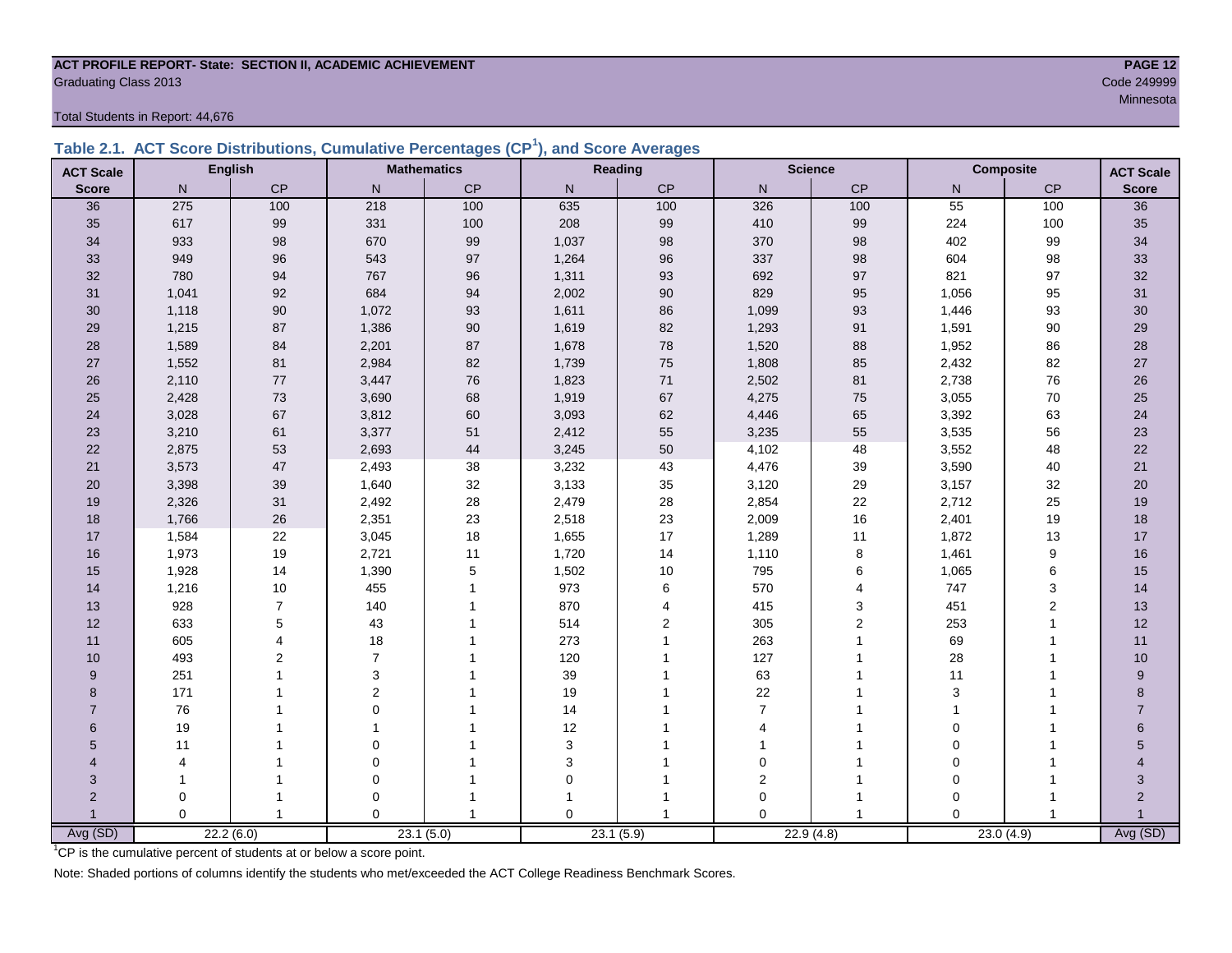#### **ACT PROFILE REPORT- State: SECTION II, ACADEMIC ACHIEVEMENT PAGE 13 Graduating Class 2013** Code 249999

#### Total Students in Report: 44,676

|  |  |  | Table 2.2. ACT Subscore Distributions, Cumulative Percentages (CP <sup>1</sup> ), and Subscore Averages |
|--|--|--|---------------------------------------------------------------------------------------------------------|
|  |  |  |                                                                                                         |

|                  | <b>English</b>          |                |                          |                | Reading                |                |                        |           | <b>Mathematics</b>    |           |                            |                |                        |     |                  |
|------------------|-------------------------|----------------|--------------------------|----------------|------------------------|----------------|------------------------|-----------|-----------------------|-----------|----------------------------|----------------|------------------------|-----|------------------|
|                  |                         |                |                          |                | <b>Social Studies/</b> |                |                        |           | <b>Pre/Elementary</b> |           | <b>Algebra/ Coordinate</b> |                | <b>Plane Geometry/</b> |     |                  |
| <b>ACT Scale</b> | <b>Usage/ Mechanics</b> |                | <b>Rhetorical Skills</b> |                | <b>Sciences</b>        |                | <b>Arts/Literature</b> |           | Algebra               |           | <b>Geometry</b>            |                | <b>Trigonometry</b>    |     | <b>ACT Scale</b> |
| <b>Score</b>     | N.                      | CP             | N <sub>1</sub>           | CP             | N                      | <b>CP</b>      | N.                     | <b>CP</b> | N.                    | <b>CP</b> | N                          | <b>CP</b>      | N.                     | CP  | <b>Score</b>     |
| 18               | 1,959                   | 100            | 1,230                    | 100            | 1,910                  | 100            | 1,923                  | 100       | 2,750                 | 100       | 416                        | 100            | 648                    | 100 | 18               |
| 17               | 2,561                   | 96             | 422                      | 97             | 2,904                  | 96             | 2.463                  | 96        | 2,598                 | 94        | 771                        | 99             | 147                    | 99  | 17               |
| 16               | 2,196                   | 90             | 3,378                    | 96             | 3,202                  | 89             | 3,338                  | 90        | 2,831                 | 88        | 1,318                      | 97             | 2,599                  | 98  | 16               |
| 15               | 2,539                   | 85             | 3,434                    | 89             | 3,706                  | 82             | 3,554                  | 83        | 3,978                 | 82        | 3,644                      | 94             | 3,927                  | 92  | 15               |
| 14               | 2,757                   | 79             | 4.189                    | 81             | 3,377                  | 74             | 3,706                  | 75        | 3,830                 | 73        | 5,195                      | 86             | 5,007                  | 84  | 14               |
| 13               | 3,047                   | 73             | 4,596                    | 72             | 4,236                  | 66             | 3,775                  | 66        | 4,870                 | 64        | 6,370                      | 75             | 5,762                  | 72  | 13               |
| 12               | 3,534                   | 66             | 6,089                    | 61             | 5,387                  | 57             | 3,973                  | 58        | 4,992                 | 53        | 6,164                      | 60             | 7,666                  | 60  | 12               |
| 11               | 5,580                   | 58             | 4,597                    | 48             | 4,729                  | 45             | 4.793                  | 49        | 4,952                 | 42        | 5,440                      | 47             | 4,595                  | 42  | 11               |
| 10               | 5,212                   | 46             | 4,477                    | 37             | 3,950                  | 34             | 4,204                  | 38        | 3,479                 | 31        | 6,007                      | 34             | 4,389                  | 32  | 10               |
| 9                | 4,199                   | 34             | 4,583                    | 27             | 3,744                  | 25             | 3,327                  | 29        | 3,041                 | 23        | 3,824                      | 21             | 4,844                  | 22  | 9                |
| 8                | 3,425                   | 25             | 3,137                    | 17             | 3,124                  | 17             | 3,520                  | 22        | 3,214                 | 16        | 2,939                      | 12             | 2,427                  | 11  | 8                |
| $\overline{7}$   | 2,688                   | 17             | 1,780                    | 10             | 2,394                  | 10             | 2,590                  | 14        | 2,652                 | 9         | 1,104                      | 6              | 1,217                  | 6   | $\overline{7}$   |
| 6                | 1,902                   | 11             | 1,165                    | 6              | 1,187                  | 5              | 1,575                  | 8         | 915                   | 3         | 796                        | 3              | 801                    | 3   | 6                |
| 5                | 1,614                   | $\overline{7}$ | 873                      | 4              | 465                    | $\overline{2}$ | 1,274                  | 4         | 377                   |           | 354                        | $\overline{2}$ | 202                    |     | 5                |
| $\overline{4}$   | 820                     | 3              | 491                      | $\overline{2}$ | 220                    | 1              | 482                    |           | 146                   | 1         | 141                        | 1              | 285                    |     | $\overline{4}$   |
| 3                | 435                     | 1              | 193                      | 1              | 61                     |                | 119                    |           | 39                    |           | 116                        |                | 60                     |     | 3                |
| 2                | 187                     |                | 35                       |                | 59                     |                | 58                     |           | 10                    |           | 32                         |                | 64                     |     | $\overline{2}$   |
|                  | 21                      | $\overline{ }$ | $\overline{7}$           | 1              | 21                     | 1              | 2                      |           | $\overline{2}$        |           | 45                         |                | 36                     |     |                  |
| Avg (SD)         | 11.1(3.7)<br>11.5(3.2)  |                | 12.0(3.3)<br>11.7(3.6)   |                |                        | 12.2(3.3)      |                        | 11.6(2.7) |                       | 11.7(2.7) |                            | Avg (SD)       |                        |     |                  |

<sup>1</sup>CP is the cumulative percent of students at or below a score point.

#### **Table 2.3. ACT Score Quartile Values**

| <b>Quartile</b>      | Enalish | <b>Mathematics</b> | Reading  | <b>Science</b> | Composite |
|----------------------|---------|--------------------|----------|----------------|-----------|
| Q3 (75th Percentile) | 26      | 26                 | 28       | 26             | 26        |
| Q2 (50th Percentile) | 22      | ົ<br>ںے            | nr<br>ںے | nn<br>د∠       | nn<br>دے  |
| Q1 (25th Percentile) |         |                    |          | 20             | 20        |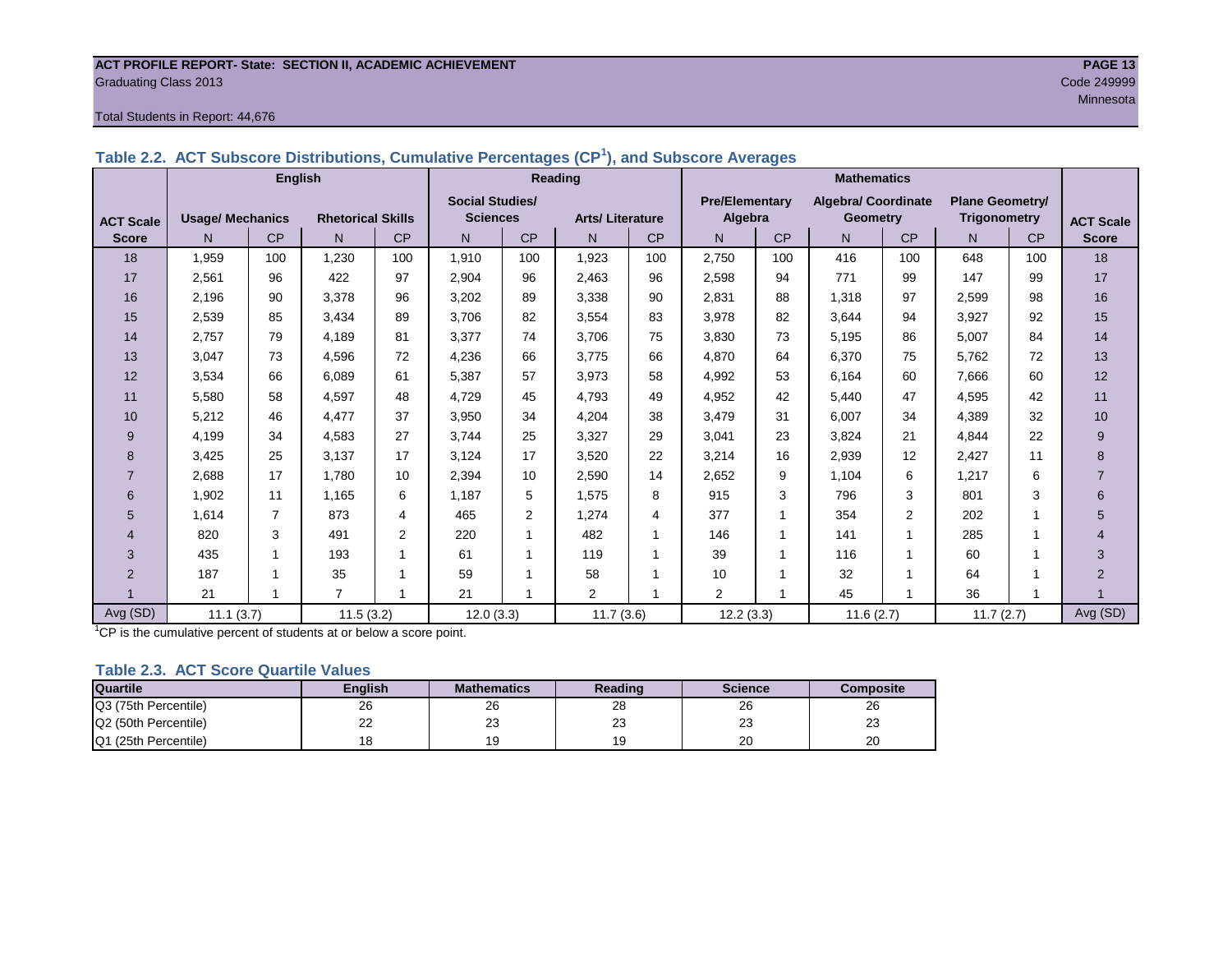#### **Table 2.4. Average ACT Composite Scores for Race/Ethnicity by Level of Preparation**

| <b>Student</b>  |                                 | <b>Number of Students</b> | <b>Percent Taking</b>     |                     | <b>Average ACT Composite Score</b> |  |
|-----------------|---------------------------------|---------------------------|---------------------------|---------------------|------------------------------------|--|
| <b>Group</b>    | <b>Race/Ethnicity</b>           | <b>Tested</b>             | Core or More <sup>1</sup> | <b>Core or More</b> | <b>Less Than Core</b>              |  |
|                 | <b>All Students</b>             | 44,676                    | 87                        | 23.3                | 20.6                               |  |
|                 | <b>Black/African American</b>   | 2,140                     | 84                        | 18.3                | 16.2                               |  |
|                 | American Indian/Alaska Native   | 210                       | 79                        | 20.2                | 17.9                               |  |
|                 | White                           | 34,279                    | 88                        | 23.9                | 21.3                               |  |
| <b>State</b>    | Hispanic/Latino                 | 1,913                     | 84                        | 20.6                | 18.2                               |  |
|                 | Asian                           | 2,535                     | 88                        | 21.0                | 18.9                               |  |
|                 | Native Hawaiian/Other Pac. Isl. | 35                        | 89                        | 20.5                | 19.3                               |  |
|                 | I Two or more races             | 1,557                     | 88                        | 22.5                | 20.5                               |  |
|                 | Prefer not/No Response          | 2,007                     | 73                        | 24.1                | 21.6                               |  |
|                 | <b>All Students</b>             | 1,799,243                 | 74                        | 21.7                | 18.7                               |  |
|                 | Black/African American          | 239,598                   | 69                        | 17.5                | 15.6                               |  |
|                 | American Indian/Alaska Native   | 14,217                    | 62                        | 19.1                | 16.5                               |  |
|                 | <b>White</b>                    | 1,034,712                 | 76                        | 22.9                | 20.0                               |  |
| <b>National</b> | Hispanic/Latino                 | 259,741                   | 72                        | 19.5                | 17.2                               |  |
|                 | Asian                           | 71,677                    | 81                        | 24.1                | 21.5                               |  |
|                 | Native Hawaiian/Other Pac. Isl. | 4,772                     | 71                        | 20.5                | 17.5                               |  |
|                 | Two or more races               | 64,221                    | 74                        | 21.9                | 19.2                               |  |
|                 | Prefer not/No Response          | 110,305                   | 58                        | 22.4                | 18.4                               |  |

<sup>1</sup>"Core or More" results correspond to students taking four or more years of English AND three or more years each of math, social studies, and natural science.

#### **Table 2.5. Average ACT Scores by Race/Ethnicity**

| <b>Student</b>  |                                 |                |                    |         |                |                  |
|-----------------|---------------------------------|----------------|--------------------|---------|----------------|------------------|
| Group           | <b>Race/Ethnicity</b>           | <b>English</b> | <b>Mathematics</b> | Reading | <b>Science</b> | <b>Composite</b> |
|                 | <b>All Students</b>             | 22.2           | 23.1               | 23.1    | 22.9           | 23.0             |
|                 | <b>Black/African American</b>   | 16.6           | 18.3               | 18.2    | 18.2           | 18.0             |
|                 | American Indian/Alaska Native   | 18.2           | 19.8               | 20.2    | 20.3           | 19.7             |
|                 | White                           | 23.0           | 23.7               | 23.8    | 23.5           | 23.6             |
| <b>State</b>    | Hispanic/Latino                 | 18.9           | 20.4               | 20.6    | 20.4           | 20.2             |
|                 | Asian                           | 19.0           | 22.1               | 20.3    | 21.0           | 20.7             |
|                 | Native Hawaiian/Other Pac. Isl. | 19.6           | 20.7               | 20.4    | 20.3           | 20.4             |
|                 | Two or more races               | 21.6           | 22.1               | 22.6    | 22.2           | 22.3             |
|                 | Prefer not/No Response          | 22.9           | 23.1               | 24.1    | 23.2           | 23.5             |
|                 | <b>All Students</b>             | 20.2           | 20.9               | 21.1    | 20.7           | 20.9             |
|                 | Black/African American          | 15.7           | 17.2               | 17.0    | 16.9           | 16.9             |
|                 | American Indian/Alaska Native   | 16.6           | 18.2               | 18.3    | 18.3           | 18.0             |
|                 | <b>White</b>                    | 21.8           | 21.9               | 22.6    | 22.0           | 22.2             |
| <b>National</b> | Hispanic/Latino                 | 17.7           | 19.3               | 18.9    | 18.8           | 18.8             |
|                 | Asian                           | 22.5           | 25.0               | 22.9    | 23.1           | 23.5             |
|                 | Native Hawaiian/Other Pac. Isl. | 18.6           | 20.1               | 19.5    | 19.5           | 19.5             |
|                 | Two or more races               | 20.6           | 20.9               | 21.6    | 20.9           | 21.1             |
|                 | Prefer not/No Response          | 20.0           | 20.8               | 21.0    | 20.5           | 20.7             |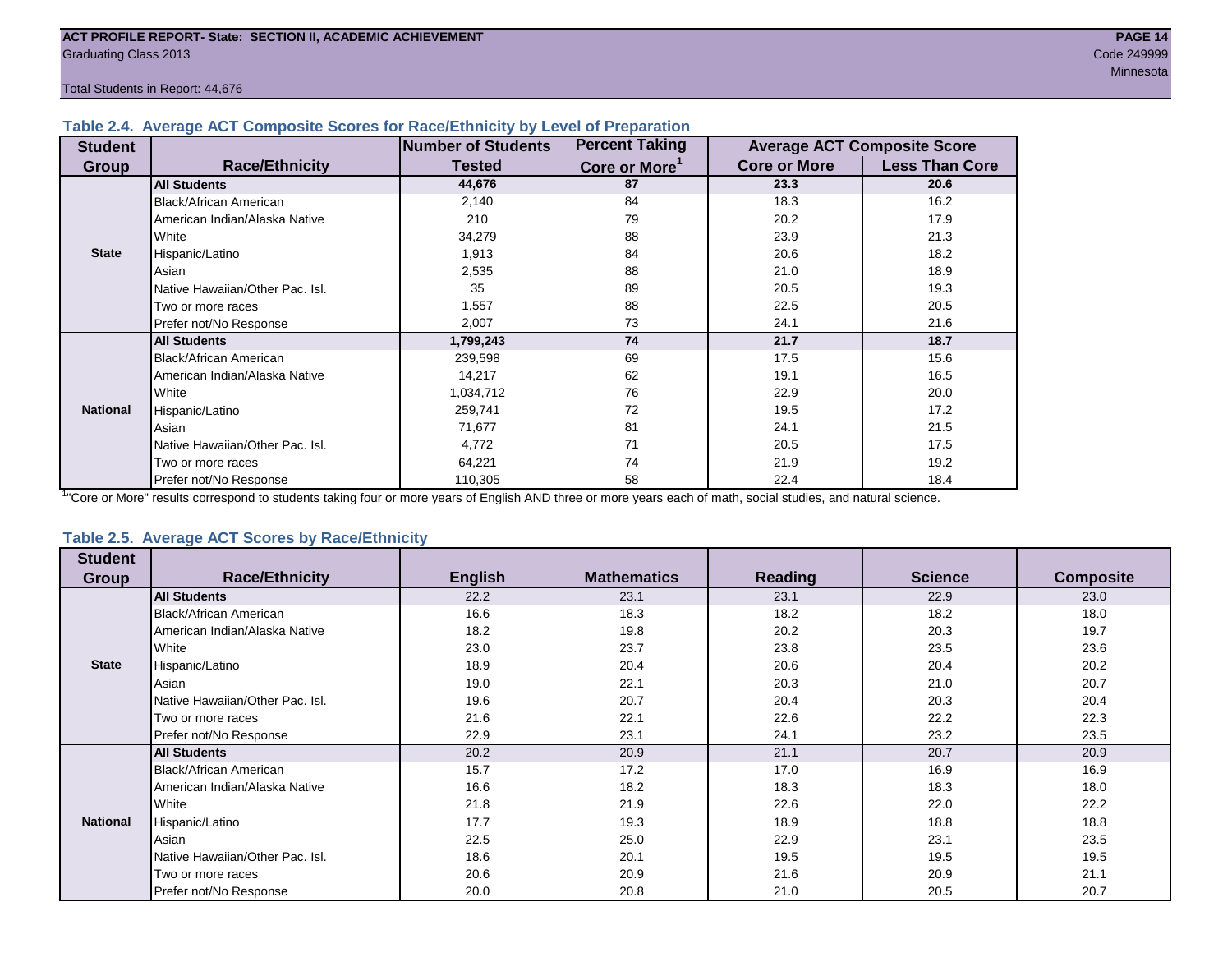#### **ACT PROFILE REPORT- State: SECTION II, ACADEMIC ACHIEVEMENT PAGE 15** Graduating Class 2013 Code 249999

Total Students in Report: 44,676

| <b>Student</b>  | <b>CRS</b>        | <b>English</b>              |    |         | <b>Mathematics</b> |         | Reading | <b>Science</b> |                |  |
|-----------------|-------------------|-----------------------------|----|---------|--------------------|---------|---------|----------------|----------------|--|
| Group           | Range             | N                           | %  | N       | %                  | N       | %       | N              | %              |  |
|                 | 33 to 36          | 2,774                       | 6  | 1,762   | 4                  | 3,144   | 7       | 1,443          | 3              |  |
|                 | 28 to 32          | 5,743                       | 13 | 6,110   | 14                 | 8,221   | 18      | 5,433          | 12             |  |
|                 | 9,118<br>24 to 27 |                             | 20 | 13,933  | 31                 | 8,574   | 19      | 13,031         | 29             |  |
| <b>State</b>    | 20 to 23          | 13,056                      | 29 | 10,203  | 23                 | 12,022  | 27      | 14,933         | 33             |  |
|                 | 16 to 19          | 17<br>24<br>7.649<br>10.609 |    | 8,372   | 19                 | 7,262   | 16      |                |                |  |
|                 | 13 to 15          | 4,072                       | 9  | 1,985   | 4                  | 3,345   |         | 1,780          | 4              |  |
|                 | 01 to 12          | 2,264                       | 5  | 74      |                    | 998     | 2       | 794            | 2              |  |
|                 | 33 to 36          | 81,846                      | 5  | 51,648  | 3                  | 89,731  | 5       | 36,033         | $\overline{2}$ |  |
|                 | 28 to 32          | 175,672                     | 10 | 156,561 | 9                  | 239,643 | 13      | 138,865        | 8              |  |
|                 | 24 to 27          | 291,095                     | 16 | 385.102 | 21                 | 277.723 | 15      | 364,600        | 20             |  |
| <b>National</b> | 20 to 23          | 447,398                     | 25 | 343,822 | 19                 | 424,936 | 24      | 542,531        | 30             |  |
|                 | 16 to 19          | 327,718                     | 18 | 590,816 | 33                 | 384,706 | 21      | 413,107        | 23             |  |
|                 | 13 to 15          | 242.064                     | 13 | 258.384 | 14                 | 240.069 | 13      | 183,840        | 10             |  |
|                 | 01 to 12          | 233,450                     | 13 | 12,910  |                    | 142,435 | 8       | 120,267        |                |  |

#### **Table 2.6. Percent of Students in College Readiness Standards (CRS) Score Ranges**

#### **Table 2.7. Average ACT Scores by Gender**

| <b>Student Group</b> | <b>Gender</b> |         |         |         |             | <b>Average ACT Scores</b> |         |           |
|----------------------|---------------|---------|---------|---------|-------------|---------------------------|---------|-----------|
|                      |               | N       | Percent | Enalish | Mathematics | Reading                   | Science | Composite |
|                      | Males         | 20,890  | 47      | 21.9    | 23.8        | 23.1                      | 23.6    | 23.2      |
| <b>State</b>         | Females       | 23,724  | 53      | 22.4    | 22.5        | 23.2                      | 22.3    | 22.7      |
|                      | Missing       | 62      |         | 20.3    | 23.0        | 21.2                      | 22.5    | 21.9      |
|                      | Males         | 835,431 | 46      | 19.8    | 21.4        | 20.9                      | 21.2    | 20.9      |
| <b>National</b>      | Females       | 954,919 | 53      | 20.6    | 20.5        | 21.4                      | 20.4    | 20.9      |
|                      | Missing       | 8,893   | 0       | 16.1    | 18.2        | 17.6                      | 17.7    | 17.5      |

#### **Table 2.8. Percent of Students Who Met College Readiness Benchmark Scores by Gender**

| <b>Student Group</b> | <b>Gender</b> |         | <b>Percent of Students</b> |         |         |          |  |  |  |  |  |  |
|----------------------|---------------|---------|----------------------------|---------|---------|----------|--|--|--|--|--|--|
|                      |               | English | Mathematics                | Reading | Science | All Four |  |  |  |  |  |  |
| <b>State</b>         | Males         |         | 67                         | 57      | 57      | 43       |  |  |  |  |  |  |
|                      | Females       | 79      | 58                         | 57      | 47      | 36       |  |  |  |  |  |  |
| <b>National</b>      | Males         | 62      | 47                         | 43      | 40      | 29       |  |  |  |  |  |  |
|                      | Females       | 67      | 4 <sup>1</sup>             | 45      | 33      | 24       |  |  |  |  |  |  |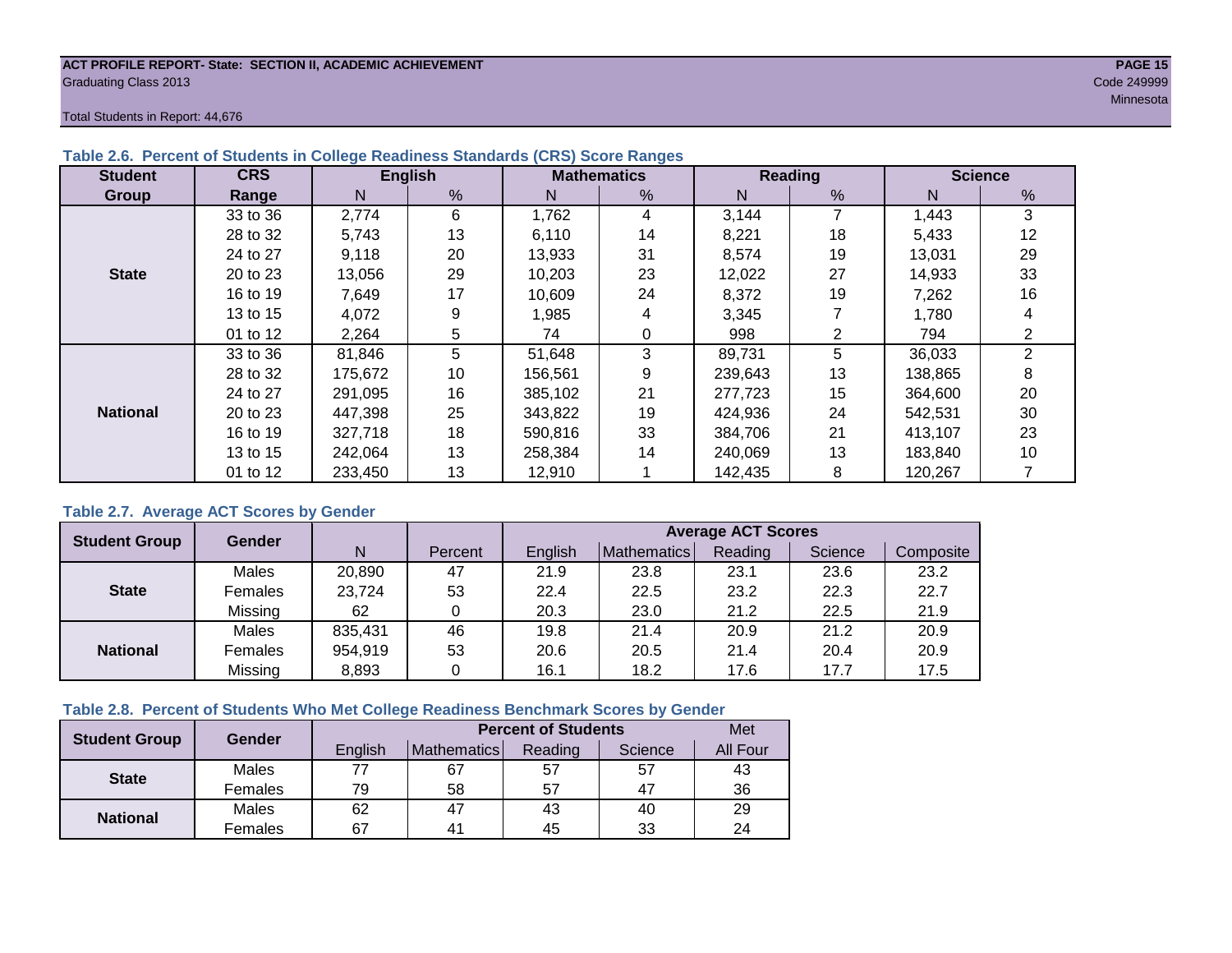#### **ACT PROFILE REPORT- State: SECTION II, ACADEMIC ACHIEVEMENT PAGE 16** Graduating Class 2013 Code 249999

#### Total Students in Report: 44,676

| <b>Student</b>  | <b>Curriculum</b>                                                            | N         | <b>English</b> |      |       | <b>Mathematics</b> | <b>Reading</b> |      | <b>Science</b> |      | <b>Composite</b> |      |
|-----------------|------------------------------------------------------------------------------|-----------|----------------|------|-------|--------------------|----------------|------|----------------|------|------------------|------|
| Group           | Taken $^{\rm \scriptscriptstyle I}$                                          |           | CRB %          | Avg  | CRB % | Avg                | CRB %          | Avg  | CRB %          | Ava  | CRB $\%^4$       | Avg  |
|                 | Core or More <sup>2</sup>                                                    | 38,746    | 80             | 22.6 | 66    | 23.4               | 60             | 23.5 | 55             | 23.2 | 41               | 23.3 |
| <b>State</b>    | Less than Core                                                               | 5,367     | 62             | 19.6 | 41    | 20.7               | 41             | 21.0 | 32             | 20.8 | 21               | 20.6 |
|                 | Missing <sup>3</sup>                                                         | 563       | 62             | 20.0 | 41    | 20.9               | 50             | 22.2 | 43             | 21.8 | 30               | 21.4 |
|                 | Core or More                                                                 | 1,322,739 | 71             | 21.2 | 50    | 21.7               | 50             | 22.0 | 42             | 21.5 | 31               | 21.7 |
| <b>National</b> | Less than Core                                                               | 396,592   | 48             | 17.8 | 27    | 18.9               | 30             | 19.0 | 22             | 18.8 | 14               | 18.7 |
|                 | Missing                                                                      | 79,912    | 36             | 16.0 | 19    | 17.8               | 24             | 17.5 | 17             | 17.7 | 10               | 17.4 |
|                 | $1$ "Curriculum Taken" reflects overall bigh school ourrigulum in this toble |           |                |      |       |                    |                |      |                |      |                  |      |

**Table 2.9. College Readiness Benchmark (CRB) Percent and Average ACT Scores by Overall High School Curriculum**

"Curriculum Taken" reflects overall high school curriculum in this table.

 $^2$  "Core or More" results correspond to students taking four or more years of English AND three or more years each of math, social studies, and natural science.

 $3$  Zero years or no coursework information reported in one or more content areas.

 $4$  Composite CRB% results reflect students who met all four subject-area benchmarks.

|  |  |  |  |  | Table 2.10. College Readiness Benchmark (CRB) Percent and Average ACT Scores by Content-Specific Curriculum |
|--|--|--|--|--|-------------------------------------------------------------------------------------------------------------|
|--|--|--|--|--|-------------------------------------------------------------------------------------------------------------|

| <b>Student</b>  | Curriculum                |          | <b>English</b> |      |          | <b>Mathematics</b> |      |          | <b>Reading</b> |      | <b>Science</b> |       |      |
|-----------------|---------------------------|----------|----------------|------|----------|--------------------|------|----------|----------------|------|----------------|-------|------|
| Group           | <b>Taken</b>              |          | CRB %          | Avg  |          | CRB %              | Avg  | N        | CRB %          | Avg  | N              | CRB % | Avg  |
| <b>State</b>    | Core or More <sup>2</sup> | 43,316   | 78             | 22.3 | 43,334   | 63                 | 23.2 | 42,516   | 58             | 23.2 | 41,114         | 54    | 23.7 |
|                 | Less than Core            | 832      | 62             | 19.2 | 796      | 18                 | 18.2 | ,630     | 49             | 22.1 | 3,025          | 25    | 20.0 |
|                 | Missing <sup>3</sup>      | 528      | 65             | 20.3 | 546      | 41                 | 20.9 | 530      | 52             | 22.6 | 537            | 45    | 22.0 |
|                 | Core or More              | .646,286 | 67             | 20.6 | ,648,697 | 46                 | 21.3 | .554,990 | 46             | 21.5 | ,506,965       | 40    | 21.3 |
| <b>National</b> | Less than Core            | 84,048   | 36             | 15.9 | 77,906   |                    | 16.3 | 171,617  | 32             | 19.1 | 218,267        |       | 18.0 |
|                 | Missing                   | 68,909   | 38             | 16.4 | 72,640   | 20                 | 17.9 | 72,636   | 25             | 17.7 | 74,011         | 18    | 17.8 |

<sup>1</sup> "Curriculum Taken" reflects content-specific curriculum in this table.

<sup>2</sup> "Core or More" results correspond to students taking four or more years of English or three or more years of math, social studies, or natural science, respectively. For instance, Reading "Core or More" results correspond to students taking three or more years of social studies, regardless of courses taken in other content areas.

 $3$  Zero years or no coursework information reported in the specified content area.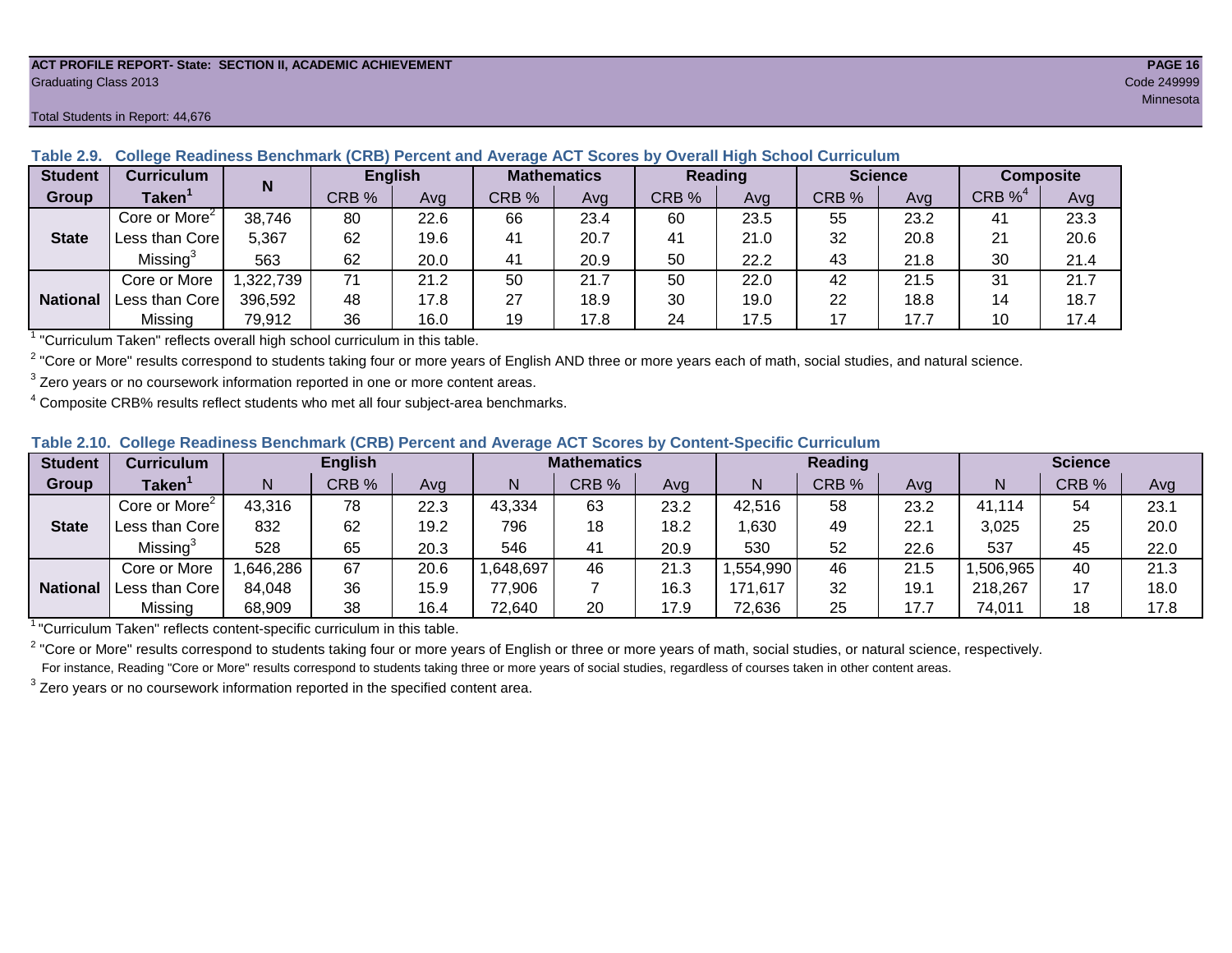# Section III College Readiness and the Impact of Course Rigor

Beginning with the Graduating Class of 2013, all students whose scores are college reportable, both standard and extended time tests, are now included. Also beginning with the 2013 Graduating Class data, College Readiness Benchmarks for Reading and Science were updated to reflect the most recent college coursework research.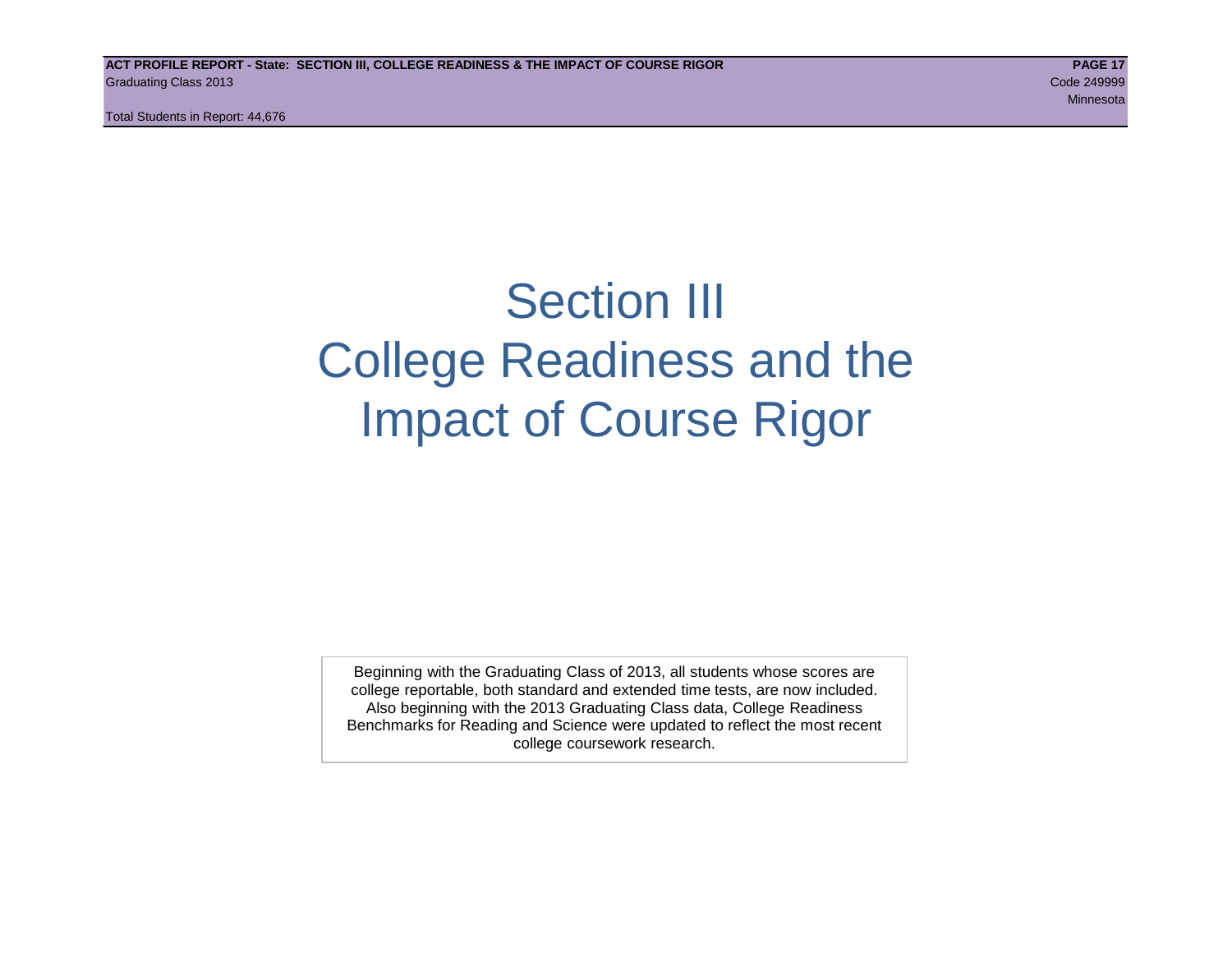#### **ACT PROFILE REPORT - State: SECTION III, COLLEGE READINESS & THE IMPACT OF COURSE RIGOR PAGE 18** Graduating Class 2013 Code 249999

Total Students in Report: 44,676

Minnesota

**Figure 3.1. Percent of Students Who Met ACT College Readiness Benchmark Scores by Race/Ethnicity: ENGLISH**



ACT English Benchmark Score = **18**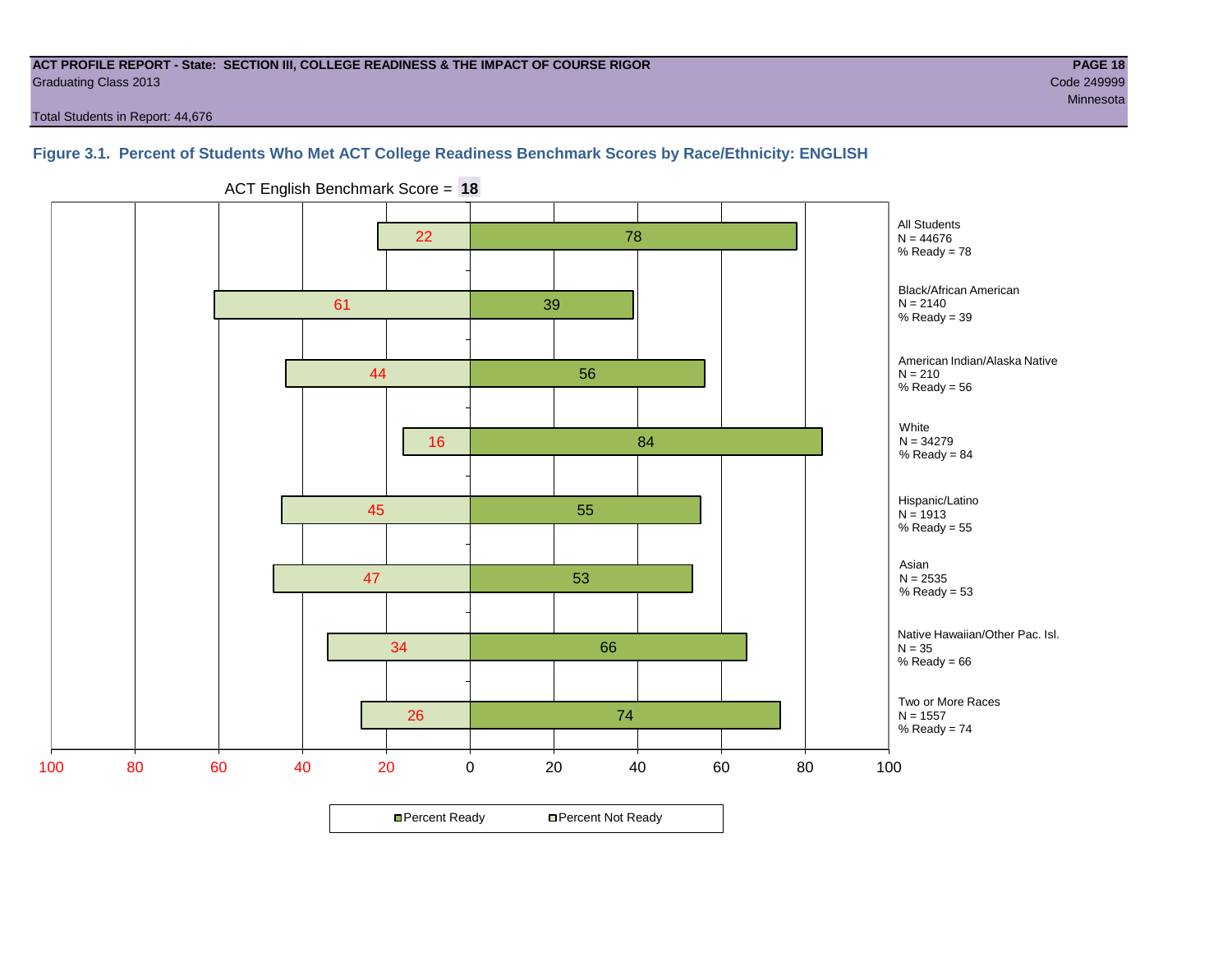#### **ACT PROFILE REPORT - State: SECTION III, COLLEGE READINESS & THE IMPACT OF COURSE RIGOR PAGE 19** Graduating Class 2013 Code 249999

Total Students in Report: 44,676

### **Figure 3.2. Percent of Students Who Met ACT College Readiness Benchmark Scores by Race/Ethnicity: MATHEMATICS**



ACT Mathematics Benchmark Score = **22**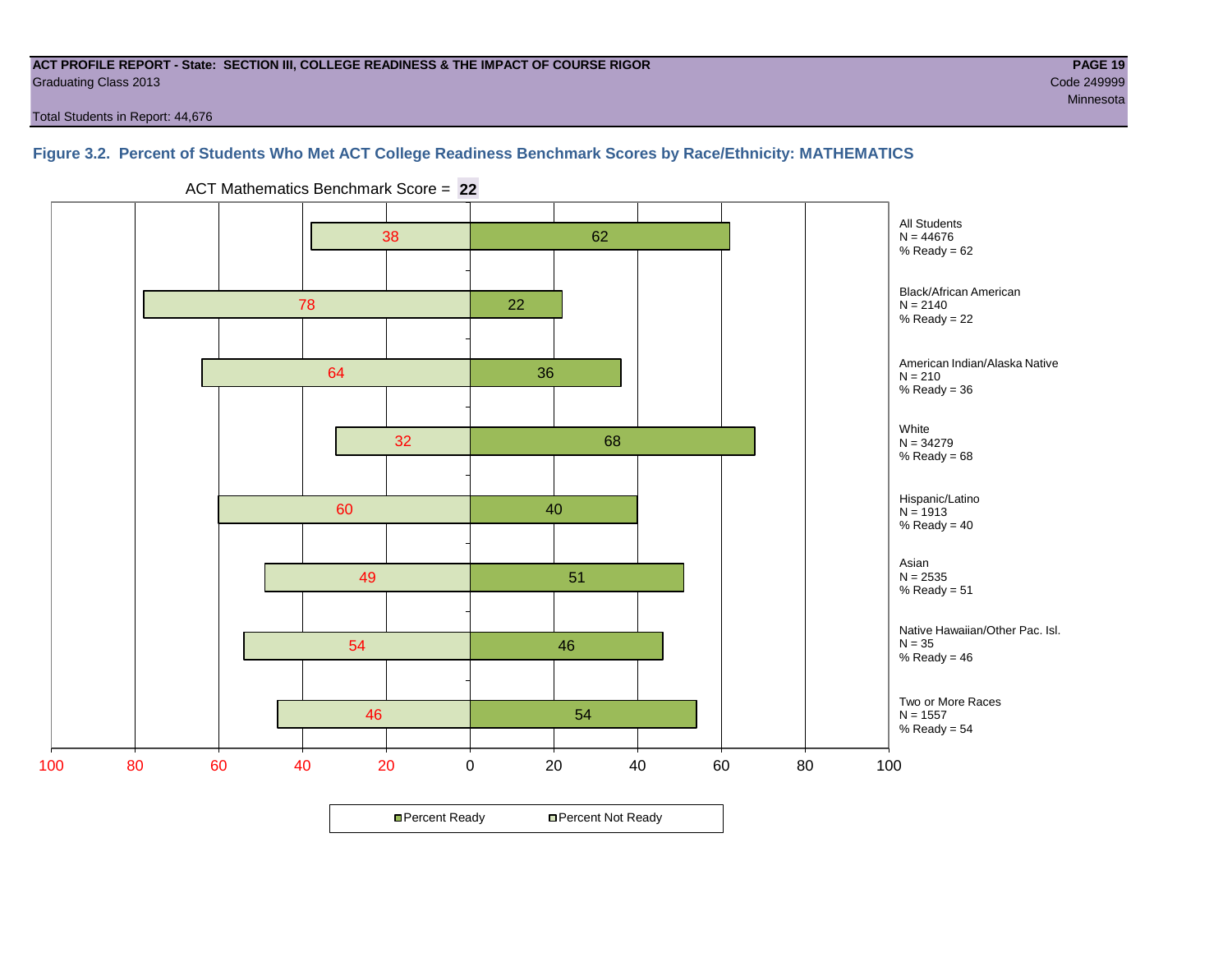#### **ACT PROFILE REPORT - State: SECTION III, COLLEGE READINESS & THE IMPACT OF COURSE RIGOR PAGE 20** Graduating Class 2013 Code 249999

Minnesota

Total Students in Report: 44,676

#### **Figure 3.3. Percent of Students Who Met ACT College Readiness Benchmark Scores by Race/Ethnicity: READING**



ACT Reading Benchmark Score = **22**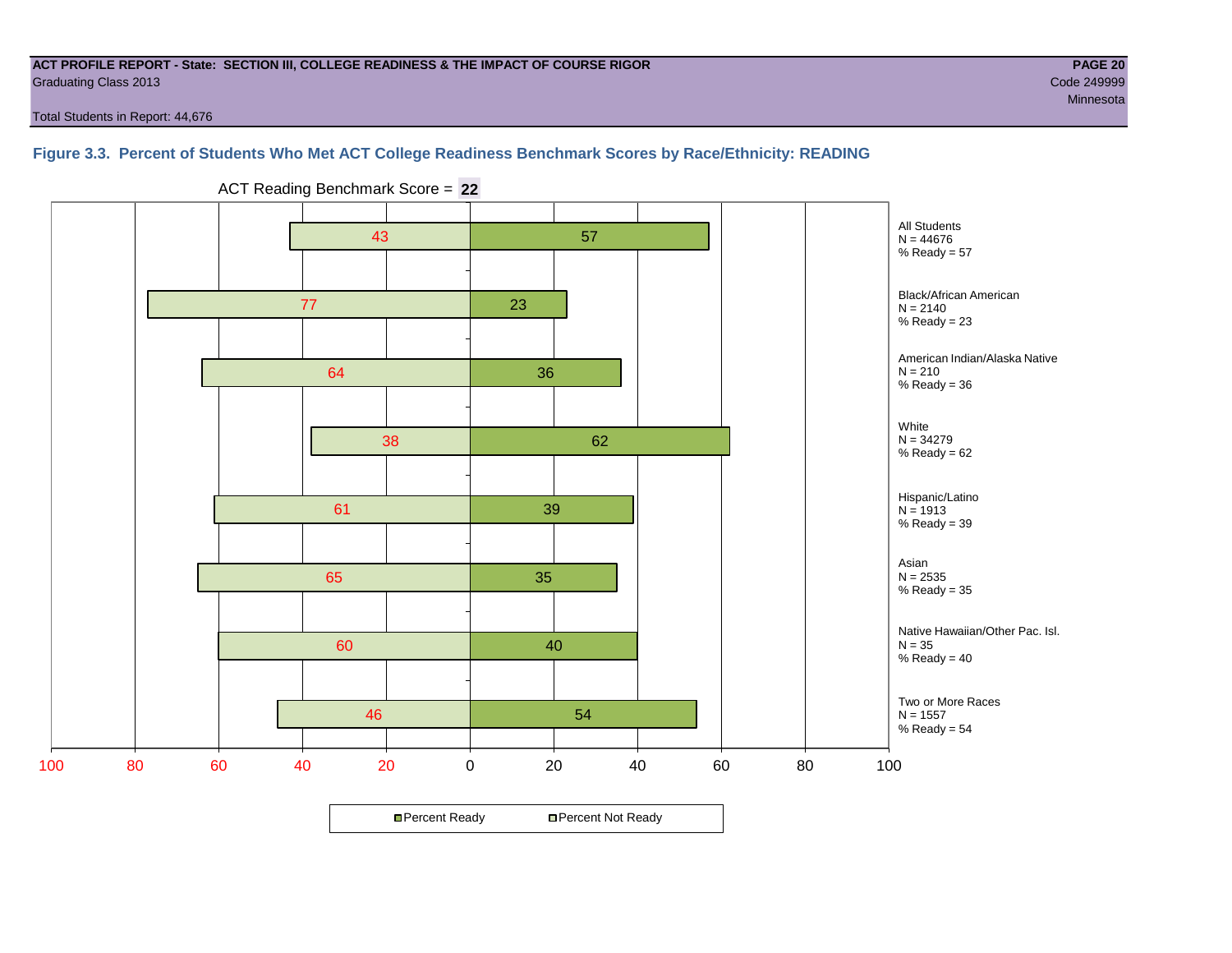#### **ACT PROFILE REPORT - State: SECTION III, COLLEGE READINESS & THE IMPACT OF COURSE RIGOR PAGE 21** Graduating Class 2013 Code 249999

Minnesota

Total Students in Report: 44,676

### **Figure 3.4. Percent of Students Who Met ACT College Readiness Benchmark Scores by Race/Ethnicity: SCIENCE**



ACT Science Benchmark Score = **23**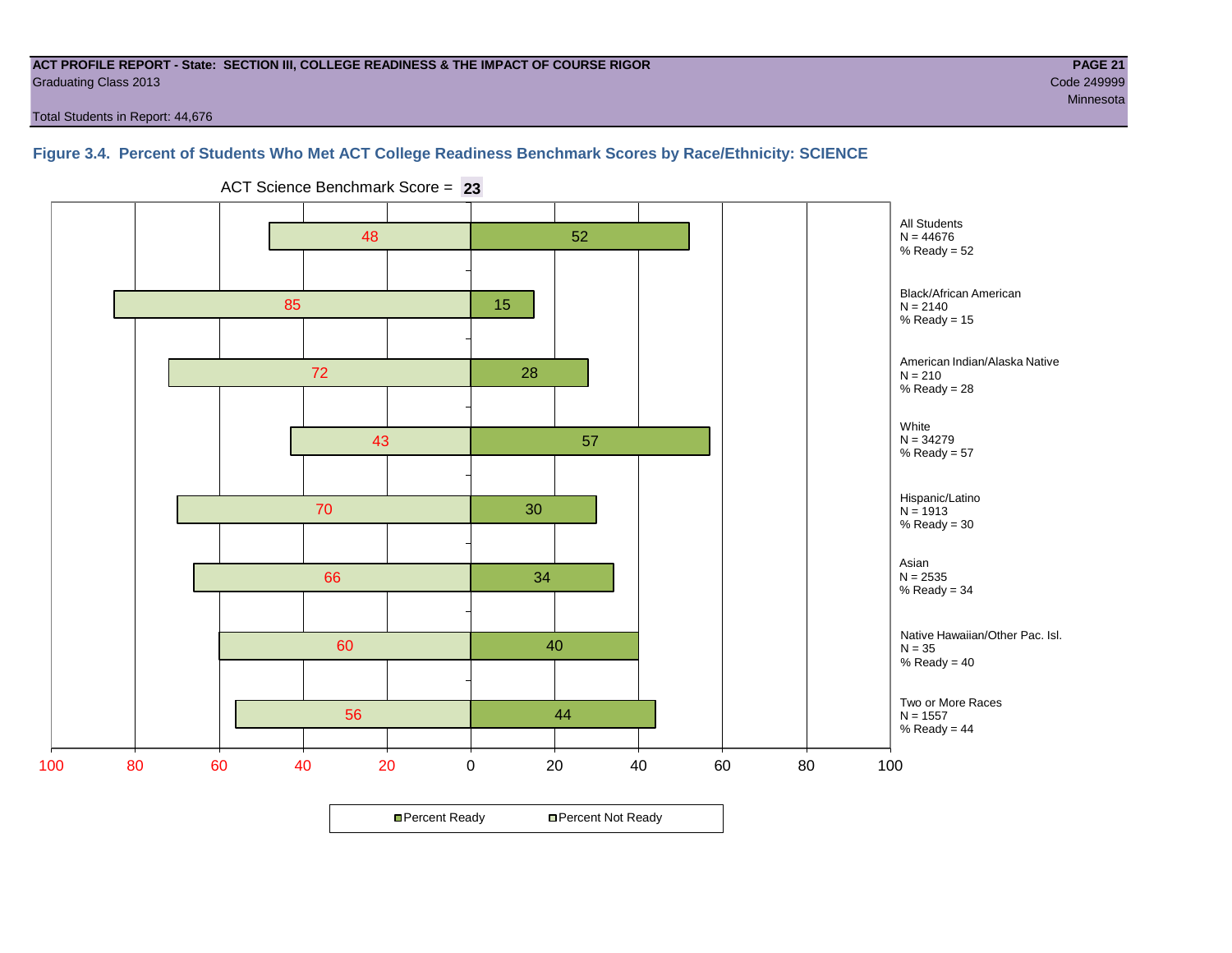#### **ACT PROFILE REPORT - State: SECTION III, COLLEGE READINESS & THE IMPACT OF COURSE RIGOR PAGE 22** Graduating Class 2013 Code 249999

Total Students in Report: 44,676

**Figure 3.5. Percent of Students Who Met ACT College Readiness Benchmark Scores by Race/Ethnicity: ALL FOUR**

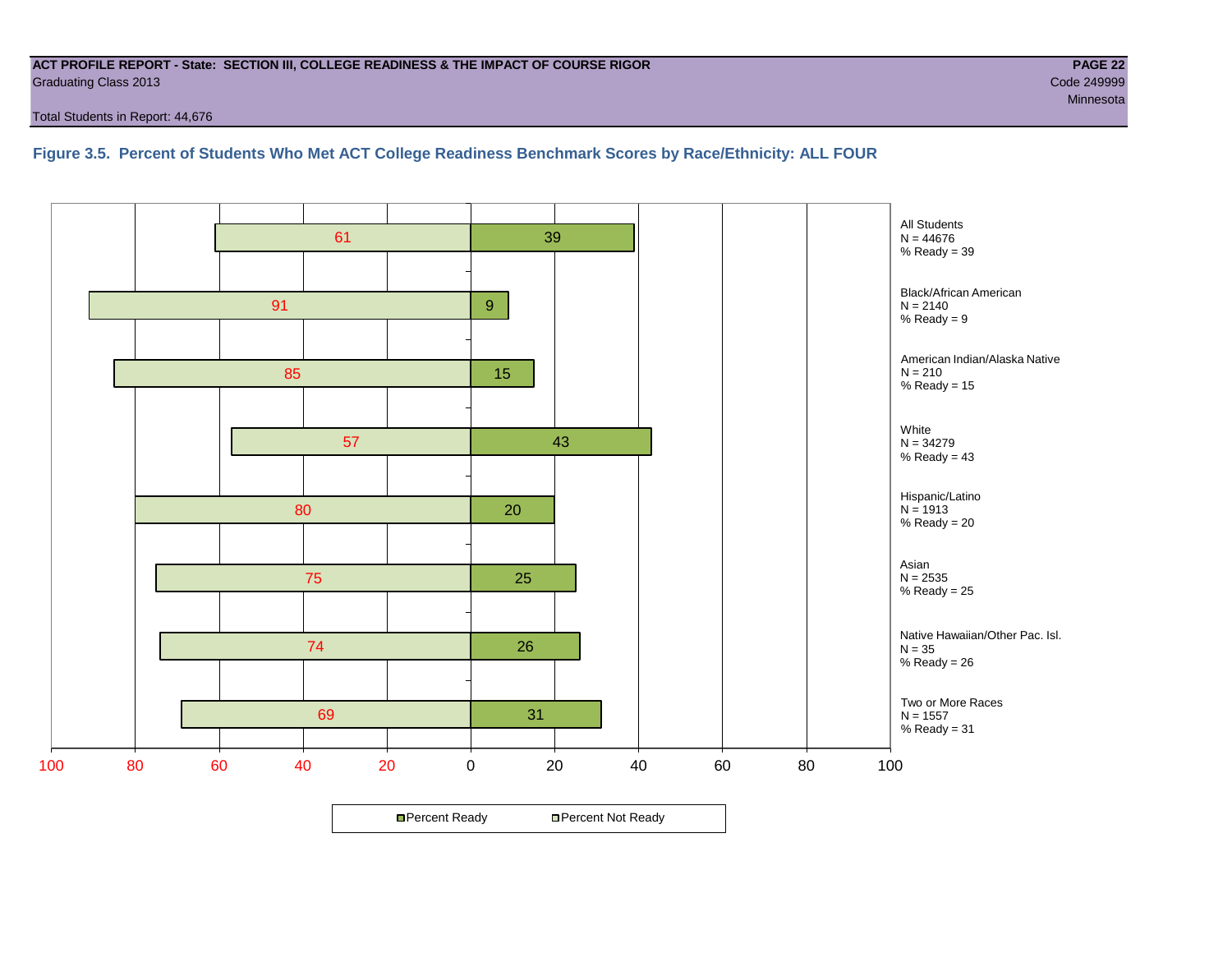#### **ACT PROFILE REPORT - State: SECTION III, COLLEGE READINESS & THE IMPACT OF COURSE RIGOR PAGE 23** Graduating Class 2013 Code 249999

Total Students in Report: 44,676

**Table 3.1. Average ACT Scores and Average ACT Score Changes by Common Course Patterns**

| <b>Course Pattern</b>                            |        |                | <b>All Students</b> |                     |              |                | <b>Males</b> |                       | <b>Females</b> |                |            |                        |
|--------------------------------------------------|--------|----------------|---------------------|---------------------|--------------|----------------|--------------|-----------------------|----------------|----------------|------------|------------------------|
|                                                  |        |                | <b>ACT</b>          | <b>Course Value</b> |              |                | <b>ACT</b>   | <b>Course Value</b>   |                |                | <b>ACT</b> | <b>Course Value</b>    |
| <b>ENGLISH COURSE PATTERN</b>                    | N.     | Percent        | English             | Added <sup>1</sup>  | $\mathsf{N}$ | Percent        | English      | Added <sup>1</sup>    | $\mathsf{N}$   | Percent        | English    | A d d e d <sup>1</sup> |
| Eng 9, Eng 10, Eng 11, Eng 12, & Other English   | 15,367 | 34             | 22.7                | 3.5                 | 6,565        | 31             | 22.4         | 3.6                   | 8,788          | 37             | 22.9       | 3.4                    |
| Eng 9, Eng 10, Eng 11, Eng 12                    | 27,949 | 63             | 22.1                | 2.9                 | 13,600       | 65             | 21.8         | 3.0                   | 14,311         | 60             | 22.3       | 2.8                    |
| Less than 4 years of English                     | 832    | 2              | 19.2                |                     | 405          | 2              | 18.8         | $\sim$                | 418            | 2              | 19.5       |                        |
| Zero years / no English courses reported         | 528    | $\overline{1}$ | 20.3                |                     | 320          | 2              | 20.5         |                       | 207            | 1              | 20.0       |                        |
|                                                  |        |                | <b>ACT</b>          | <b>Course Value</b> |              |                | <b>ACT</b>   | <b>Course Value</b>   |                |                | <b>ACT</b> | <b>Course Value</b>    |
| <b>MATHEMATICS COURSE PATTERN</b>                | N.     | Percent        | Math                | Added <sup>1</sup>  | N            | Percent        | Math         | Added <sup>1</sup>    | $\mathsf{N}$   | Percent        | Math       | A d d e d <sup>1</sup> |
| Alg 1, Alg 2, Geom, Trig, & Calc                 | 3,079  | $\overline{7}$ | 25.2                | 7.0                 | 1,453        | $\overline{7}$ | 25.7         | 7.3                   | 1,611          | $\overline{7}$ | 24.6       | 6.6                    |
| Alg 1, Alg 2, Geom, Trig, & Other Adv Math       | 4.784  | 11             | 22.9                | 4.7                 | 1,931        | 9              | 23.3         | 4.9                   | 2,852          | 12             | 22.6       | 4.6                    |
| Alg 1, Alg 2, Geom, & Trig                       | 2,338  | 5              | 20.8                | 2.6                 | 1,015        | 5              | 21.3         | 2.9                   | 1,316          | 6              | 20.5       | 2.5                    |
| Alg 1, Alg 2, Geom, & Other Adv Math             | 7,312  | 16             | 21.2                | 3.0                 | 2,867        | 14             | 21.6         | 3.2                   | 4,438          | 19             | 21.0       | 3.0                    |
| Other comb of 4 or more years of Math            | 19,514 | 44             | 25.2                | 7.0                 | 10,071       | 48             | 25.8         | 7.4                   | 9,431          | 40             | 24.5       | 6.5                    |
| Alg 1, Alg 2, & Geom                             | 4,569  | 10             | 18.7                | 0.5                 | 1,993        | 10             | 18.9         | 0.5                   | 2,559          | 11             | 18.4       | 0.4                    |
| Other comb of 3 or 3.5 years of Math             | 1.738  | $\overline{4}$ | 21.7                | 3.5                 | 859          | $\overline{4}$ | 22.2         | 3.8                   | 878            | $\overline{4}$ | 21.2       | 3.2                    |
| Less than 3 years of Math                        | 796    | 2              | 18.2                |                     | 371          | $\overline{2}$ | 18.4         | $\tilde{\phantom{a}}$ | 424            | $\overline{2}$ | 18.0       |                        |
| Zero years / no Math courses reported            | 546    |                | 20.9                |                     | 330          | $\overline{2}$ | 21.5         | $\mathbf{r}$          | 215            | 1              | 19.9       |                        |
|                                                  |        |                | <b>ACT</b>          | <b>Course Value</b> |              |                | <b>ACT</b>   | <b>Course Value</b>   |                |                | <b>ACT</b> | <b>Course Value</b>    |
| <b>SOCIAL SCIENCE COURSE PATTERN</b>             | N      | Percent        | Reading             | Added <sup>1</sup>  | N            | Percent        | Reading      | Added                 | N              | Percent        | Reading    | A d d e d <sup>1</sup> |
| US Hist, World Hist, Am Gov, & Other Hist        | 425    | -1             | 24.6                | 2.5                 | 215          | $\mathbf{1}$   | 24.2         | 2.2                   | 210            | 1              | 25.1       | 2.7                    |
| Other comb of 4 or more years Social Science     | 33,122 | 74             | 23.1                | 1.0                 | 15,190       | 73             | 23.1         | 1.1                   | 17,915         | 76             | 23.1       | 0.7                    |
| US Hist, World Hist, & Am Gov                    | 508    | $\mathbf{1}$   | 22.9                | 0.8                 | 254          | $\mathbf{1}$   | 22.8         | 0.8                   | 254            | 1              | 22.9       | 0.5                    |
| Other comb of 3 or 3.5 years of Social Science   | 8.461  | 19             | 23.3                | 1.2                 | 4,084        | 20             | 23.2         | 1.2                   | 4,346          | 18             | 23.5       | 1.1                    |
| Less than 3 years of Social Science              | 1,630  | $\overline{4}$ | 22.1                |                     | 823          | $\overline{4}$ | 22.0         | $\sim$                | 794            | 3              | 22.4       |                        |
| Zero years / no Social Science courses reported  | 530    | -1             | 22.6                |                     | 324          | $\overline{2}$ | 22.8         | $\blacksquare$        | 205            | 1              | 22.1       |                        |
|                                                  |        |                | <b>ACT</b>          | <b>Course Value</b> |              |                | <b>ACT</b>   | <b>Course Value</b>   |                |                | <b>ACT</b> | <b>Course Value</b>    |
| NATURAL SCIENCE COURSE PATTERN                   | N.     | Percent        | Science             | Added <sup>1</sup>  | N            | Percent        | Science      | Added <sup>1</sup>    | $\mathsf{N}$   | Percent        | Science    | A d d e d <sup>1</sup> |
| Gen Sci <sup>2</sup> , Bio, Chem, & Phys         | 26,821 | 60             | 23.7                | 3.7                 | 13,496       | 65             | 24.5         | 4.3                   | 13,291         | 56             | 23.0       | 3.2                    |
| Bio, Chem, Phys                                  | 1.403  | 3              | 24.1                | 4.1                 | 663          | 3              | 25.0         | 4.8                   | 738            | 3              | 23.2       | 3.4                    |
| Gen Sci <sup>2</sup> , Bio, Chem                 | 11,607 | 26             | 21.8                | 1.8                 | 4,313        | 21             | 22.1         | 1.9                   | 7,279          | 31             | 21.5       | 1.7                    |
| Other comb of 3 years of Natural Science         | 1,283  | 3              | 21.6                | 1.6                 | 753          | $\overline{4}$ | 22.0         | 1.8                   | 529            | $\mathbf 2$    | 21.1       | 1.3                    |
| Less than 3 years of Natural Science             | 3,025  | $\overline{7}$ | 20.0                |                     | 1,336        | 6              | 20.2         |                       | 1,680          | $\overline{7}$ | 19.8       |                        |
| Zero years / no Natural Science courses reported | 537    |                | 22.0                |                     | 329          | $\overline{2}$ | 22.7         |                       | 207            | 1              | 21.0       |                        |

<sup>1</sup>Course value added is defined as the average ACT score change compared to course sequences in which students took

less than four years of English or less than three years of Mathematics, Social Science or Natural Science.

<sup>2</sup>Includes General, Physical and Earth Sciences.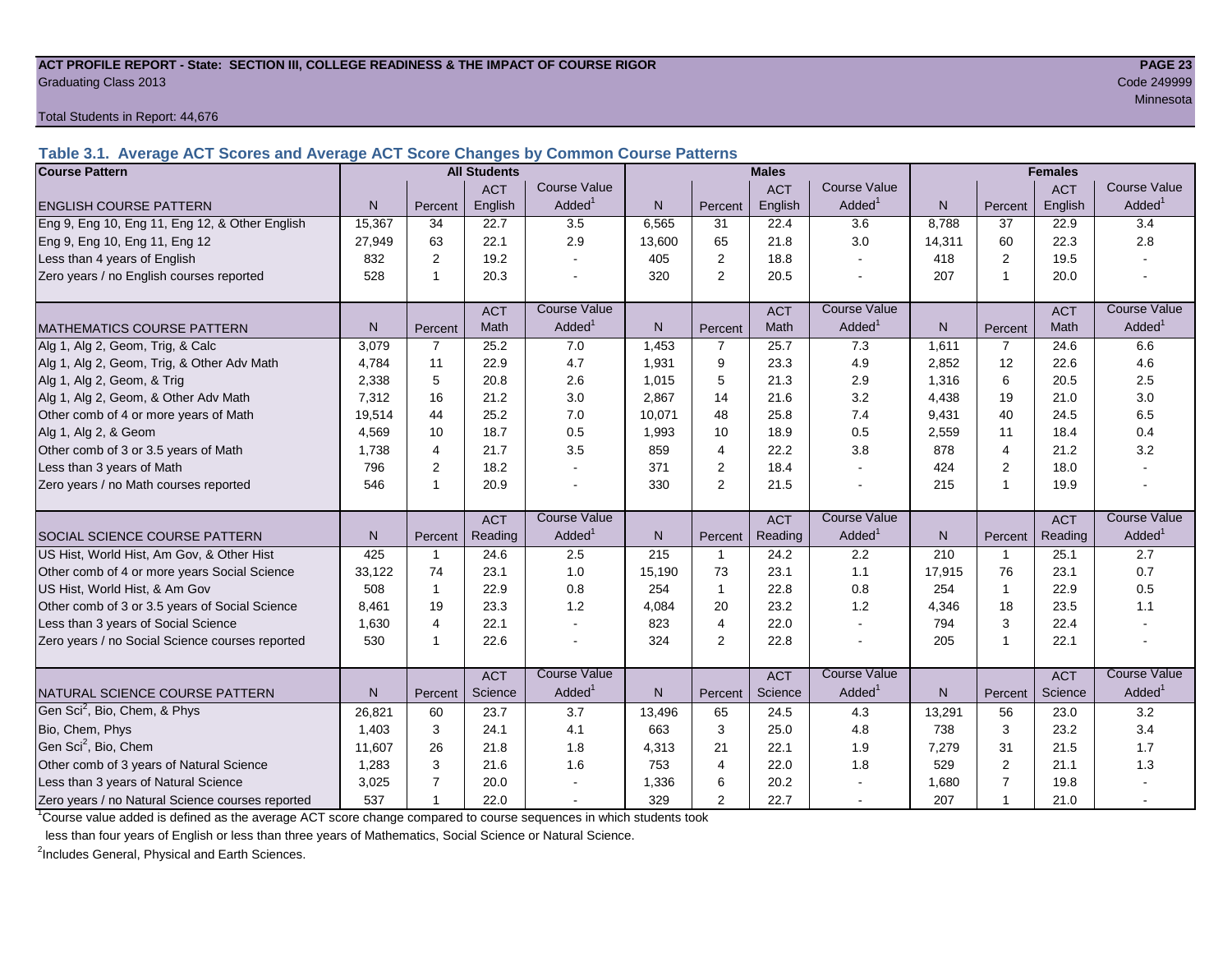# ACT PROFILE REPORT - State: SECTION III, COLLEGE READINESS & THE IMPACT OF COURSE RIGOR **PAGE 24** Graduating Class 2013 Code 249999

Minnesota

Total Students in Report: 44,676

### **Table 3.2. College Readiness Percents by Common Course Patterns**

| <b>Course Pattern</b>                            |              |                       | <b>State</b> |                  | <b>National</b> |                       |         |                  |  |
|--------------------------------------------------|--------------|-----------------------|--------------|------------------|-----------------|-----------------------|---------|------------------|--|
|                                                  |              | <b>Percent Taking</b> | Avg ACT      | Percent Who Met  |                 | <b>Percent Taking</b> | Avg ACT | Percent Who Met  |  |
| <b>ENGLISH COURSE PATTERN</b>                    | $\mathsf{N}$ | Pattern               | English      | <b>Benchmark</b> | N               | Pattern               | English | <b>Benchmark</b> |  |
| Eng 9, Eng 10, Eng 11, Eng 12, & Other English   | 15,367       | 34                    | 22.7         | 81               | 380,375         | 21                    | 21.6    | 73               |  |
| Eng 9, Eng 10, Eng 11, Eng 12                    | 27,949       | 63                    | 22.1         | 77               | 1,265,911       | 70                    | 20.3    | 65               |  |
| Less than 4 years of English                     | 832          | 2                     | 19.2         | 62               | 84,048          | 5                     | 15.9    | 36               |  |
| Zero years / no English courses reported         | 528          | $\mathbf{1}$          | 20.3         | 65               | 68,909          | 4                     | 16.4    | 38               |  |
|                                                  |              |                       |              |                  |                 |                       |         |                  |  |
|                                                  |              | <b>Percent Taking</b> | Avg ACT      | Percent Who Met  |                 | <b>Percent Taking</b> | Avg ACT | Percent Who Met  |  |
| <b>MATHEMATICS COURSE PATTERN</b>                | $\mathsf{N}$ | Pattern               | Math         | <b>Benchmark</b> | $\mathsf{N}$    | Pattern               | Math    | <b>Benchmark</b> |  |
| Alg 1, Alg 2, Geom, Trig, & Calc                 | 3,079        | $\overline{7}$        | 25.2         | 79               | 113,999         | 6                     | 23.8    | 68               |  |
| Alg 1, Alg 2, Geom, Trig, & Other Adv Math       | 4,784        | 11                    | 22.9         | 67               | 155,095         | 9                     | 21.9    | 56               |  |
| Alg 1, Alg 2, Geom, & Trig                       | 2,338        | 5                     | 20.8         | 44               | 119,993         | $\overline{7}$        | 19.4    | 32               |  |
| Alg 1, Alg 2, Geom, & Other Adv Math             | 7,312        | 16                    | 21.2         | 49               | 336,291         | 19                    | 19.6    | 32               |  |
| Other comb of 4 or more years of Math            | 19,514       | 44                    | 25.2         | 78               | 610,720         | 34                    | 23.6    | 65               |  |
| Alg 1, Alg 2, & Geom                             | 4,569        | 10                    | 18.7         | 23               | 223,733         | 12                    | 17.2    | 11               |  |
| Other comb of 3 or 3.5 years of Math             | 1,738        | 4                     | 21.7         | 51               | 88,866          | 5                     | 19.7    | 34               |  |
| Less than 3 years of Math                        | 796          | $\overline{2}$        | 18.2         | 18               | 77,906          | 4                     | 16.3    | $\overline{7}$   |  |
| Zero years / no Math courses reported            | 546          | $\mathbf{1}$          | 20.9         | 41               | 72,640          | 4                     | 17.9    | 20               |  |
|                                                  |              |                       |              |                  |                 |                       |         |                  |  |
|                                                  |              | <b>Percent Taking</b> | Avg ACT      | Percent Who Met  |                 | <b>Percent Taking</b> | Avg ACT | Percent Who Met  |  |
| <b>SOCIAL SCIENCE COURSE PATTERN</b>             | N            | Pattern               | Reading      | <b>Benchmark</b> | N               | Pattern               | Reading | <b>Benchmark</b> |  |
| US Hist, World Hist, Am Gov, & Other Hist        | 425          | $\mathbf 1$           | 24.6         | 67               | 50,989          | 3                     | 22.2    | 51               |  |
| Other comb of 4 or more years Social Science     | 33,122       | 74                    | 23.1         | 58               | 908,394         | 50                    | 22.0    | 50               |  |
| US Hist, World Hist, & Am Gov                    | 508          | $\mathbf{1}$          | 22.9         | 54               | 106,021         | 6                     | 19.5    | 34               |  |
| Other comb of 3 or 3.5 years of Social Science   | 8,461        | 19                    | 23.3         | 58               | 489,586         | 27                    | 21.0    | 43               |  |
| Less than 3 years of Social Science              | 1,630        | $\overline{4}$        | 22.1         | 49               | 171,617         | 10                    | 19.1    | 32               |  |
| Zero years / no Social Science courses reported  | 530          | 1                     | 22.6         | 52               | 72,636          | $\overline{4}$        | 17.7    | 25               |  |
|                                                  |              |                       |              |                  |                 |                       |         |                  |  |
|                                                  |              | <b>Percent Taking</b> | Avg ACT      | Percent Who Met  |                 | <b>Percent Taking</b> | Avg ACT | Percent Who Met  |  |
| NATURAL SCIENCE COURSE PATTERN                   | N            | Pattern               | Science      | <b>Benchmark</b> | N               | Pattern               | Science | <b>Benchmark</b> |  |
| Gen Sci <sup>1</sup> , Bio, Chem, & Phys         | 26,821       | 60                    | 23.7         | 59               | 767,293         | 43                    | 21.9    | 46               |  |
| Bio, Chem, Phys                                  | 1,403        | 3                     | 24.1         | 61               | 183,685         | 10                    | 23.0    | 54               |  |
| Gen Sci <sup>1</sup> , Bio, Chem                 | 11,607       | 26                    | 21.8         | 42               | 504,165         | 28                    | 19.9    | 28               |  |
| Other comb of 3 years of Natural Science         | 1,283        | 3                     | 21.6         | 40               | 51,822          | 3                     | 19.1    | 25               |  |
| Less than 3 years of Natural Science             | 3,025        | $\overline{7}$        | 20.0         | 25               | 218,267         | 12                    | 18.0    | 17               |  |
| Zero years / no Natural Science courses reported | 537          | $\mathbf{1}$          | 22.0         | 45               | 74,011          | 4                     | 17.8    | 18               |  |

<sup>1</sup>Includes General, Physical and Earth Sciences.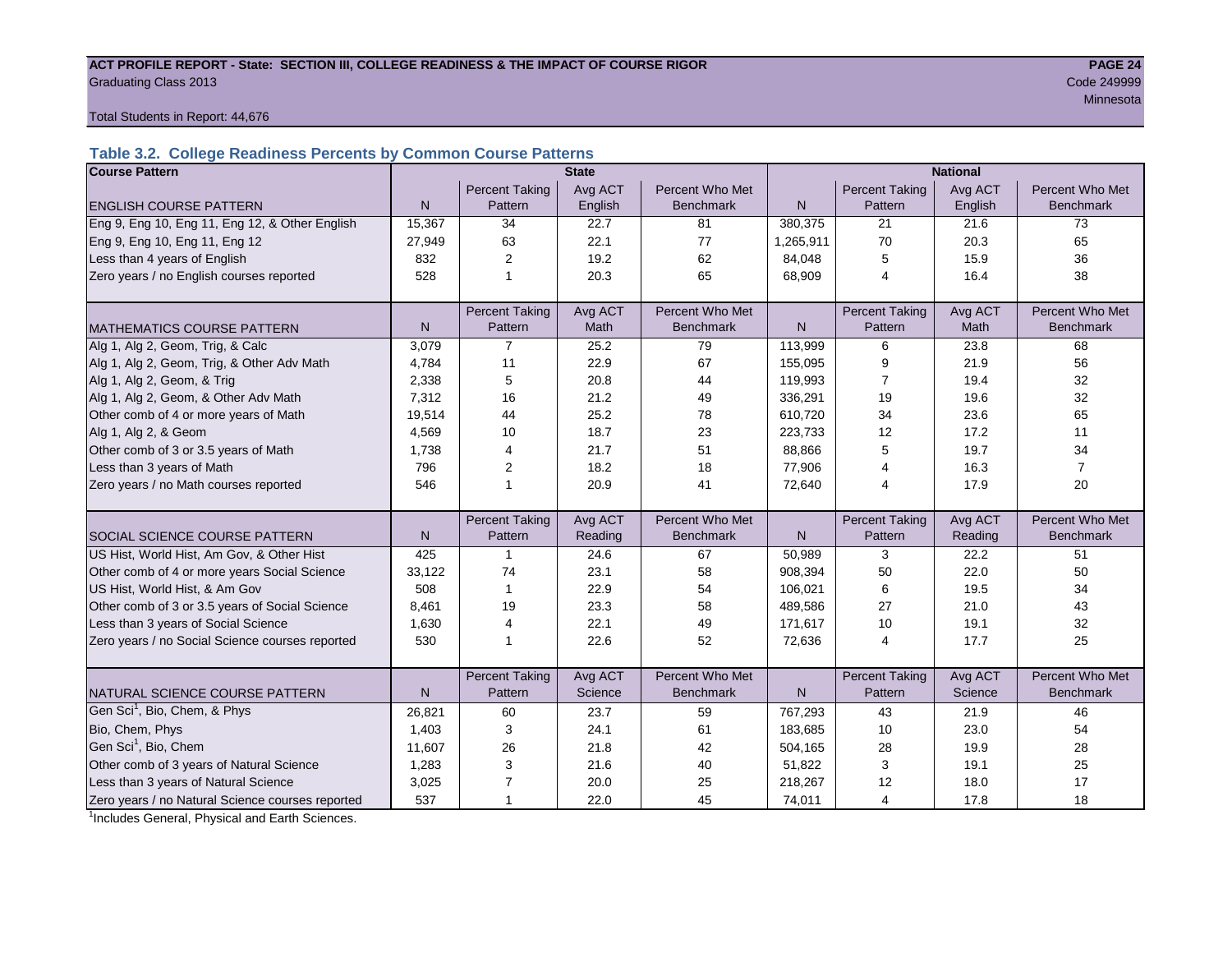# Section IV Career and Educational Aspirations

Beginning with the Graduating Class of 2013, all students whose scores are college reportable, both standard and extended time tests, are now included. Also beginning with the 2013 Graduating Class data, College Readiness Benchmarks for Reading and Science were updated to reflect the most recent college coursework research.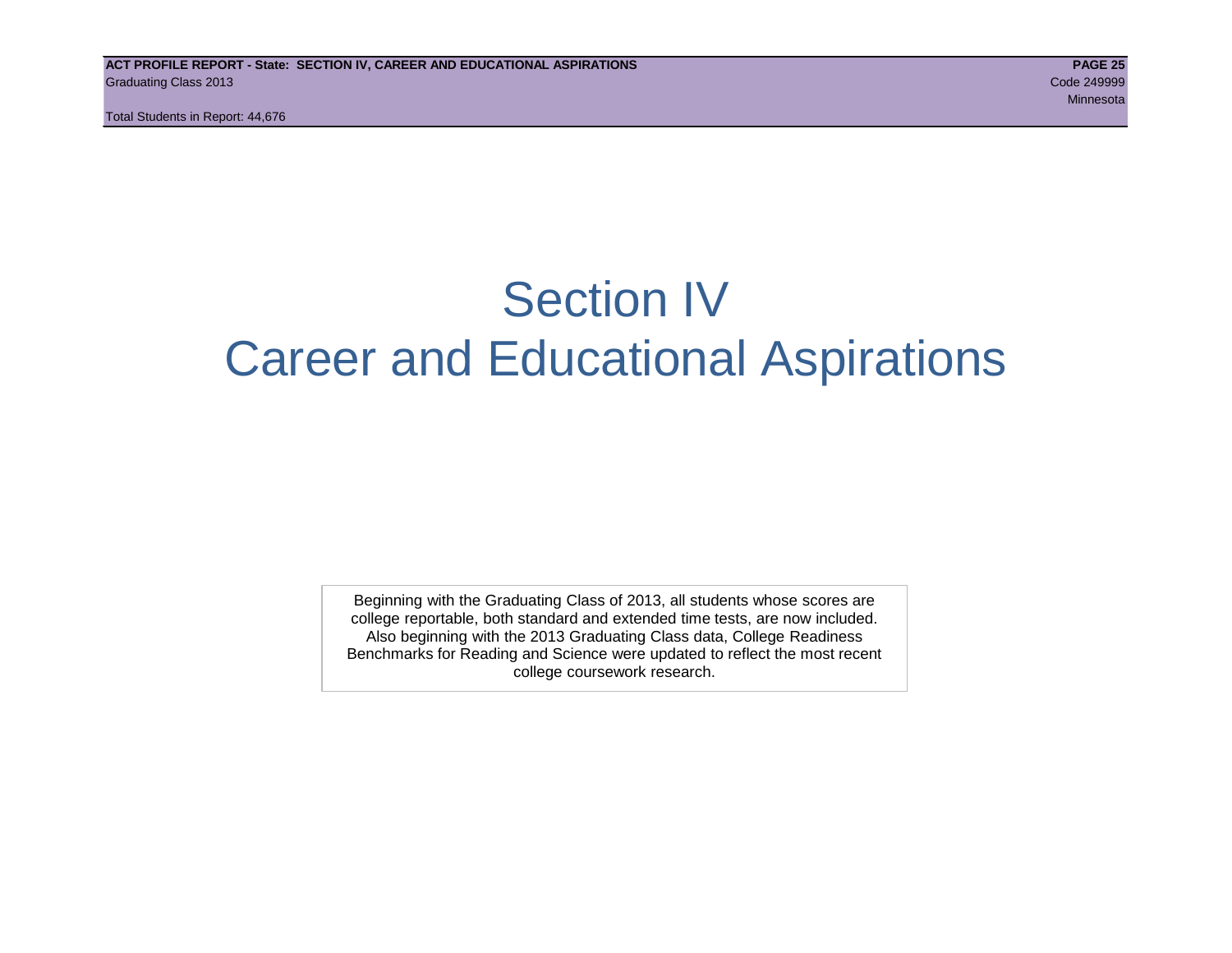#### **ACT PROFILE REPORT - State: SECTION IV, CAREER AND EDUCATIONAL ASPIRATIONS PAGE 26** Graduating Class 2013 Code 249999

# Minnesota

#### Total Students in Report: 44,676

**Table 4.1. Distribution of Planned Educational Majors for All Students by College Plans**

|                                              |                | <b>All Students</b>  |                 |          | Plan on 2 Years or Less of College |                 | Plan on 4 Years or More of College |                      |                 |  |
|----------------------------------------------|----------------|----------------------|-----------------|----------|------------------------------------|-----------------|------------------------------------|----------------------|-----------------|--|
| <b>Planned Educational Major</b>             | N <sup>1</sup> | Percent <sup>2</sup> | Avg ACT<br>Comp | N        | Percent <sup>2</sup>               | Avg ACT<br>Comp | N.                                 | Percent <sup>2</sup> | Avg ACT<br>Comp |  |
| Agriculture & Natural Resources Conservation | 932            | $\overline{2}$       | 21.2            | 84       | 6                                  | 18.6            | 799                                | $\overline{2}$       | 21.5            |  |
| Architecture                                 | 437            |                      | 22.8            | 14       |                                    | 20.1            | 405                                |                      | 22.9            |  |
| Area, Ethnic, & Multidisciplinary Studies    | 54             | $\Omega$             | 23.1            | $\Omega$ | $\Omega$                           |                 | 48                                 | $\Omega$             | 23.3            |  |
| Arts: Visual & Performing                    | 2,296          | 5                    | 22.0            | 110      | 8                                  | 18.8            | 1,961                              | 5                    | 22.5            |  |
| <b>Business</b>                              | 4,453          | 10                   | 22.4            | 144      | 10                                 | 18.5            | 4,036                              | 10                   | 22.6            |  |
| Communications                               | 842            | $\overline{2}$       | 23.0            | 17       |                                    | 16.6            | 788                                | $\overline{2}$       | 23.1            |  |
| Community, Family, & Personal Services       | 923            | 2                    | 20.1            | 72       | 5                                  | 19.1            | 788                                | 2                    | 20.4            |  |
| <b>Computer Science &amp; Mathematics</b>    | 1,154          | 3                    | 24.4            | 45       | 3                                  | 19.9            | 1,025                              | 3                    | 24.7            |  |
| Education                                    | 2,553          | 6                    | 22.0            | 33       | 2                                  | 17.6            | 2,420                              | 6                    | 22.1            |  |
| Engineering                                  | 3,490          | 8                    | 25.4            | 47       | 3                                  | 17.9            | 3,247                              | 8                    | 25.6            |  |
| Engineering Technology & Drafting            | 490            |                      | 21.4            | 41       | 3                                  | 17.1            | 400                                |                      | 22.1            |  |
| English & Foreign Languages                  | 663            |                      | 24.7            | 11       |                                    | 21.2            | 585                                |                      | 24.9            |  |
| Health Administration & Assisting            | 1.160          | 3                    | 19.4            | 72       | 5                                  | 17.7            | 981                                | 2                    | 19.7            |  |
| Health Sciences & Technologies               | 7,391          | 17                   | 22.7            | 176      | 13                                 | 19.0            | 6,853                              | 17                   | 22.9            |  |
| Philosophy, Religion, & Theology             | 257            |                      | 22.4            | 10       |                                    | 18.5            | 228                                |                      | 22.7            |  |
| Repair, Production, & Construction           | 372            |                      | 19.7            | 169      | 12                                 | 18.8            | 179                                | $\Omega$             | 20.6            |  |
| Sciences: Biological & Physical              | 3,233          |                      | 25.4            | 11       |                                    | 19.9            | 3,045                              | 8                    | 25.5            |  |
| Social Sciences & Law                        | 3.163          |                      | 22.9            | 47       | 3                                  | 18.9            | 2,928                              | 7                    | 23.1            |  |
| Undecided                                    | 10,153         | 23                   | 23.1            | 275      | 20                                 | 18.8            | 8,689                              | 22                   | 23.3            |  |
| No Response                                  | 651            |                      | 22.0            | 16       |                                    | 16.4            | 80                                 | 0                    | 20.6            |  |

1 2-Year and 4-Year "N" counts do not reflect "Missing" and "Other" college plans, therefore they may not add up to the N count for All Students.

<sup>2</sup> Percent of students tested within College Plan groups (All Students, 2-Year, 4-Year).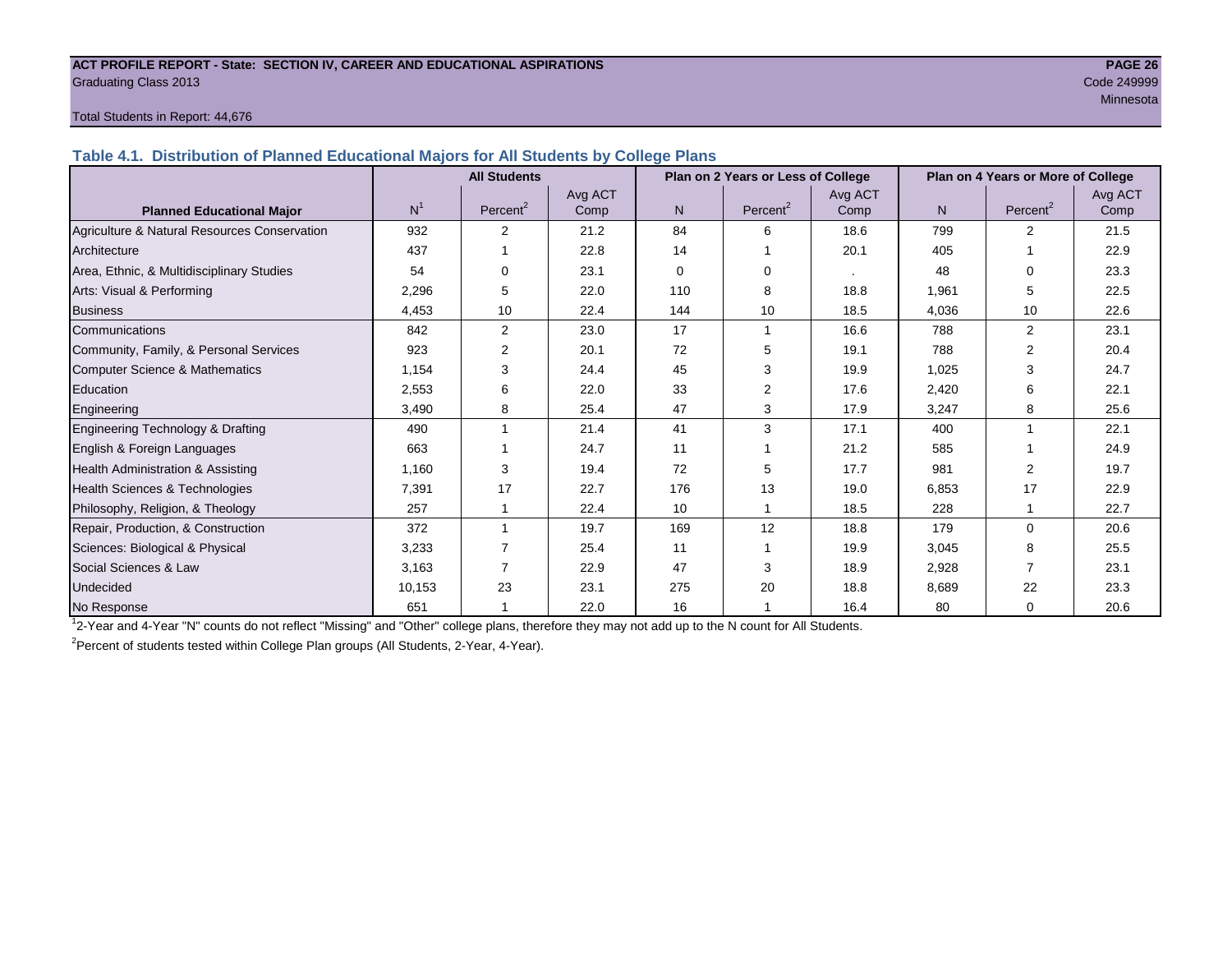#### **ACT PROFILE REPORT - State: SECTION IV, CAREER AND EDUCATIONAL ASPIRATIONS PAGE 27** Graduating Class 2013 Code 249999

#### Total Students in Report: 44,676

#### **Table 4.2. Average ACT Composite Scores for Racial/Ethnic Groups by Post-Secondary Educational Aspirations**

| <b>Educational Degree</b> | <b>All Racial/Ethnic Groups</b><br><b>Combined</b> |         | <b>Black/African American</b> |         |     | American Indian/ Alaska Native |        | White   | Hispanic/Latino |         |  |
|---------------------------|----------------------------------------------------|---------|-------------------------------|---------|-----|--------------------------------|--------|---------|-----------------|---------|--|
| <b>Aspirations</b>        | N.                                                 | Average | N.                            | Average | N.  | Average                        | N      | Average | N.              | Average |  |
| Voc-Tech                  | 338                                                | 19.1    | 24                            | 15.8    |     | 22.0                           | 261    | 19.8    | 21              | 15.7    |  |
| 2-yr College Degree       | 1.058                                              | 18.5    | 52                            | 15.0    | 14  | 17.0                           | 786    | 19.3    | 73              | 16.2    |  |
| <b>Bachelors Degree</b>   | 25,120                                             | 22.0    | 945                           | 17.2    | 124 | 19.3                           | 20,337 | 22.6    | 1.037           | 19.7    |  |
| <b>Graduate Study</b>     | 6.509                                              | 25.4    | 205                           | 20.1    | 20  | 20.6                           | 5,276  | 25.9    | 210             | 23.0    |  |
| Prof. Level Degree        | 7,862                                              | 25.1    | 577                           | 19.6    | 34  | 23.2                           | 5,625  | 26.0    | 358             | 22.1    |  |
| Other                     | 406                                                | 19.8    | 28                            | 16.6    |     | 16.0                           | 280    | 20.7    | 22              | 17.7    |  |
| No Response               | 3,383                                              | 22.1    | 309                           | 16.6    |     | 17.6                           | 1,714  | 24.1    | 192             | 18.8    |  |

| <b>Educational Degree</b> |        | <b>All Racial/Ethnic Groups</b><br><b>Combined</b><br>Asian |       |         |    | Native Hawaiian/<br><b>Other Pacific Islander</b> |     | Two or more races | Prefer not to respond/<br><b>No Response</b> |         |  |
|---------------------------|--------|-------------------------------------------------------------|-------|---------|----|---------------------------------------------------|-----|-------------------|----------------------------------------------|---------|--|
| <b>Aspirations</b>        | N      | Average                                                     | N     | Average | N  | Average                                           |     | Average           | N                                            | Average |  |
| Voc-Tech                  | 338    | 19.1                                                        | 17    | 17.6    |    |                                                   |     | 18.3              | ö                                            | 18.1    |  |
| 2-yr College Degree       | 1,058  | 18.5                                                        | 72    | 15.3    |    | 19.0                                              | 33  | 18.4              | 27<br>∠                                      | 18.1    |  |
| <b>Bachelors Degree</b>   | 25,120 | 22.0                                                        | 1.084 | 19.3    | 20 | 20.1                                              | 842 | 21.7              | 731                                          | 22.0    |  |
| <b>Graduate Study</b>     | 6,509  | 25.4                                                        | 296   | 23.8    |    | 22.4                                              | 238 | 24.5              | 259                                          | 26.0    |  |
| Prof. Level Degree        | 7,862  | 25.1                                                        | 567   | 24.2    |    | 23.3                                              | 317 | 24.5              | 378                                          | 26.0    |  |
| Other                     | 406    | 19.8                                                        | 37    | 17.3    |    | 15.0                                              | 22  | 18.0              | 12                                           | 24.7    |  |
| No Response               | 3,383  | 22.1                                                        | 462   | 19.0    |    | 13.5                                              | 99  | 21.6              | 592                                          | 22.8    |  |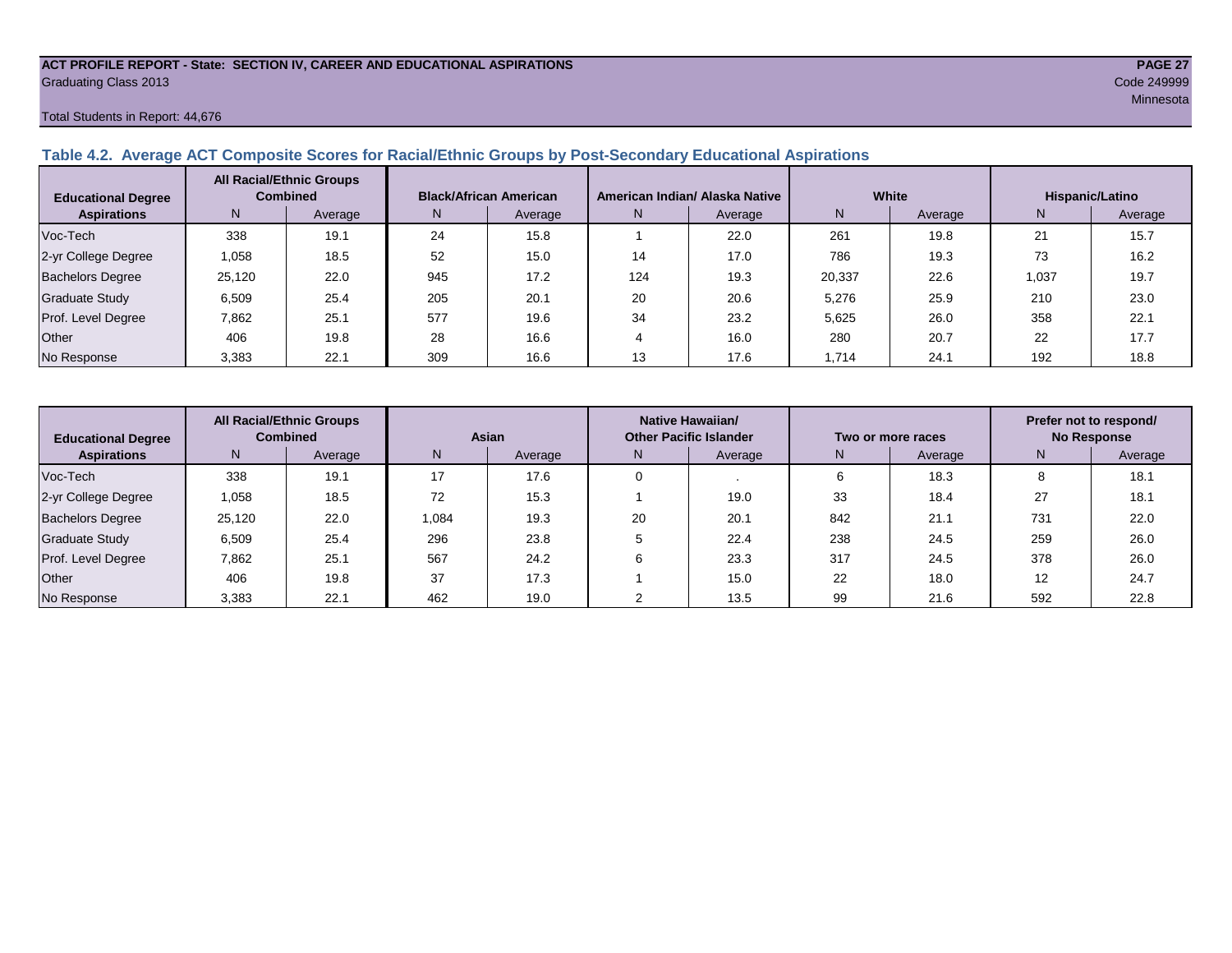# **ACT PROFILE REPORT - State: SECTION IV, CAREER AND EDUCATIONAL ASPIRATIONS PAGE 28** Graduating Class 2013 Code 249999

#### Total Students in Report: 44,676

#### **Table 4.3. Students' Score Report Preferences at Time of Testing**

|                                      |              |        |                           |         | <b>Percent of Students in</b>             |                |                |                         |       |                 |                |
|--------------------------------------|--------------|--------|---------------------------|---------|-------------------------------------------|----------------|----------------|-------------------------|-------|-----------------|----------------|
|                                      |              |        | <b>Number of Students</b> |         | <b>College Readiness Standards Ranges</b> |                |                |                         |       |                 |                |
|                                      |              |        |                           | 2nd-6th |                                           |                |                |                         |       |                 |                |
| Name                                 | <b>State</b> | Total  | 1st Choice                | Choice  | $01 - 12$                                 |                |                | $13-15$   16-19   20-23 | 24-27 | $28-32$         | 33-36          |
| UNIVERSITY OF MINNESOTA-TWIN CITIES  | Minnesota    | 9,138  | 3,582                     | 5,556   | 1                                         | 4              | 14             | 27                      | 31    | 20              | 3              |
| UNIVERSITY OF MINNESOTA-DULUTH       | Minnesota    | 5,881  | 1,912                     | 3,969   | $\Omega$                                  | $\overline{2}$ | 17             | 38                      | 30    | 11              | $\mathbf 1$    |
| MINNESOTA STATE UNIVERSITY MANKATO   | Minnesota    | 4,344  | 1,422                     | 2,922   | 1                                         | $\overline{7}$ | 26             | 41                      | 20    | 5               | 0              |
| SAINT CLOUD STATE UNIVERSITY         | Minnesota    | 3,284  | 946                       | 2,338   | 1                                         | 8              | 27             | 38                      | 20    | 6               | 0              |
| NORTH DAKOTA STATE UNIVERSITY        | North Dakota | 3,270  | 1,028                     | 2,242   | 0                                         | 3              | 18             | 37                      | 29    | 12              | 1              |
| <b>WINONA STATE UNIVERSITY</b>       | Minnesota    | 3,269  | 918                       | 2,351   | $\mathbf{1}$                              | 6              | 25             | 41                      | 22    | 5               | $\Omega$       |
| UNIV OF WISCONSIN-MADISON            | Wisconsin    | 2,508  | 625                       | 1,883   | $\Omega$                                  | $\mathbf{1}$   | 6              | 18                      | 34    | 34              | 6              |
| UNIVERSITY OF NORTH DAKOTA           | North Dakota | 2,196  | 660                       | 1,536   | $\Omega$                                  | $\overline{2}$ | 16             | 39                      | 29    | 13              |                |
| <b>BEMIDJI STATE UNIVERSITY</b>      | Minnesota    | 2,175  | 658                       | 1,517   | 1                                         | 6              | 30             | 39                      | 19    | 4               | $\Omega$       |
| UNIVERSITY OF SAINT THOMAS-MN        | Minnesota    | 1,973  | 483                       | 1,490   | $\mathbf{1}$                              | 3              | 12             | 29                      | 35    | 18              | $\overline{2}$ |
| MINNESOTA STATE UNIVERSITY MOORHEAD  | Minnesota    | 1,472  | 378                       | 1,094   | $\mathbf 0$                               | 3              | 26             | 39                      | 25    | $6\phantom{1}6$ | 0              |
| <b>IOWA STATE UNIVERSITY</b>         | lowa         | 1,210  | 339                       | 871     | $\Omega$                                  | $\overline{2}$ | $\overline{7}$ | 26                      | 35    | 27              | 4              |
| UNIV OF WISCONSIN-EAU CLAIRE         | Wisconsin    | 1,208  | 255                       | 953     | 0                                         | $\overline{2}$ | 15             | 37                      | 34    | 11              | 1              |
| UNIV OF WISCONSIN-RIVER FALLS        | Wisconsin    | 1,144  | 316                       | 828     | 0                                         | 6              | 28             | 38                      | 22    | 5               | $\Omega$       |
| <b>GUSTAVUS ADOLPHUS COLLEGE</b>     | Minnesota    | 1,086  | 275                       | 811     | $\Omega$                                  | $\mathbf{1}$   | 9              | 26                      | 36    | 24              | 3              |
| SOUTH DAKOTA STATE UNIVERSITY        | South Dakota | 1,084  | 365                       | 719     | $\Omega$                                  | 3              | 20             | 37                      | 29    | 11              | $\mathbf{1}$   |
| <b>AUGSBURG COLLEGE</b>              | Minnesota    | 1,057  | 256                       | 801     | $\overline{2}$                            | 11             | 30             | 29                      | 20    | 8               | 1              |
| UNIVERSITY OF MINNESOTA-MORRIS       | Minnesota    | 1,007  | 302                       | 705     | $\Omega$                                  | 3              | 17             | 32                      | 30    | 16              | 1              |
| <b>BETHEL UNIVERSITY</b>             | Minnesota    | 1,002  | 365                       | 637     | $\mathbf{1}$                              | 3              | 13             | 30                      | 34    | 17              | 3              |
| <b>HAMLINE UNIVERSITY</b>            | Minnesota    | 998    | 232                       | 766     | $\mathbf{1}$                              | $\overline{7}$ | 21             | 30                      | 26    | 13              | $\mathbf{1}$   |
| CONCORDIA COLLEGE-MOORHEAD           | Minnesota    | 938    | 314                       | 624     | $\mathbf 0$                               | $\overline{2}$ | 14             | 28                      | 35    | 20              | $\overline{2}$ |
| UNIV OF WISCONSIN-LA CROSSE          | Wisconsin    | 915    | 175                       | 740     | $\mathbf{1}$                              | 3              | 12             | 39                      | 34    | 10              | $\mathbf 1$    |
| COLLEGE OF SAINT SCHOLASTICA         | Minnesota    | 834    | 223                       | 611     | 0                                         | 3              | 18             | 33                      | 33    | 12              | 1              |
| UNIV OF WISCONSIN-STOUT              | Wisconsin    | 801    | 239                       | 562     | $\Omega$                                  | $\overline{4}$ | 26             | 38                      | 24    | $\overline{7}$  | 0              |
| NORTHWESTERN COLLEGE                 | Minnesota    | 783    | 293                       | 490     | $\Omega$                                  | 3              | 15             | 27                      | 35    | 17              | 2              |
| ST OLAF COLLEGE                      | Minnesota    | 752    | 199                       | 553     | $\overline{0}$                            | 3              | 8              | 18                      | 33    | 32              | 6              |
| <b>COLLEGE POSSIBLE-TWIN CITIES</b>  | Minnesota    | 723    | 683                       | 40      | 3                                         | 18             | 41             | 25                      | 10    | 3               | $\Omega$       |
| SOUTHWEST MINNESOTA STATE UNIVERSITY | Minnesota    | 701    | 217                       | 484     | $\mathbf{1}$                              | 5              | 24             | 41                      | 22    | $\overline{7}$  | $\Omega$       |
| <b>COLLEGE OF SAINT BENEDICT</b>     | Minnesota    | 642    | 221                       | 421     | $\Omega$                                  | 2              | 10             | 28                      | 38    | 19              | 2              |
| ST CATHERINE UNIVERSITY              | Minnesota    | 625    | 146                       | 479     | $\overline{2}$                            | 11             | 28             | 30                      | 21    | 8               | $\mathbf{1}$   |
| All Other Institutions               |              | 29,644 | 8,211                     | 21,433  | $\mathbf{1}$                              | 6              | 18             | 28                      | 25    | 18              | 4              |
| <b>Total</b>                         |              | 86,664 | 26,238                    | 60,426  | $\overline{1}$                            | 5              | 18             | 31                      | 27    | 15              | 3              |

Minnesota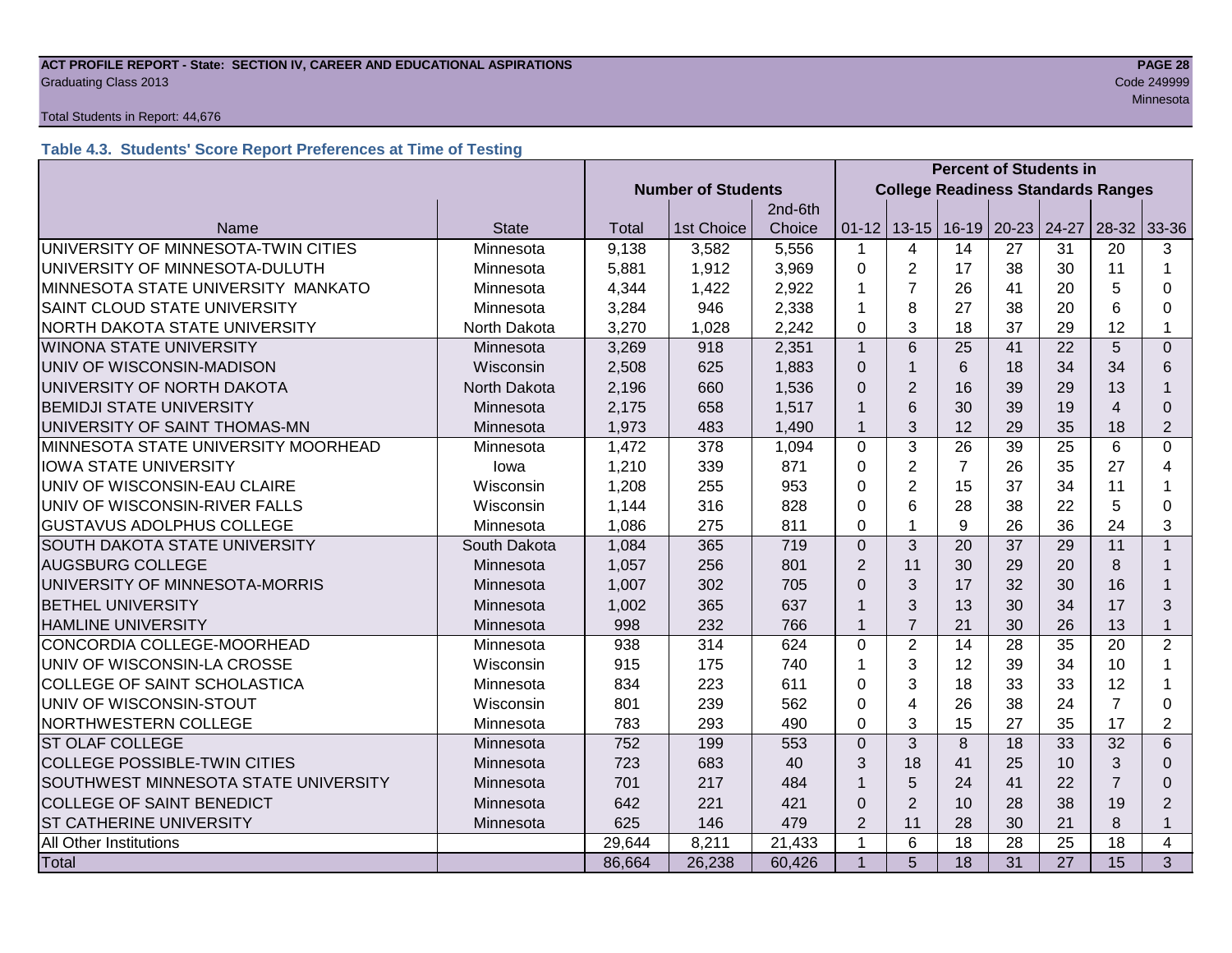# Section V Optional Writing Test Results

Beginning with the Graduating Class of 2013, all students whose scores are college reportable, both standard and extended time tests, are now included. Also beginning with the 2013 Graduating Class data, College Readiness Benchmarks for Reading and Science were updated to reflect the most recent college coursework research.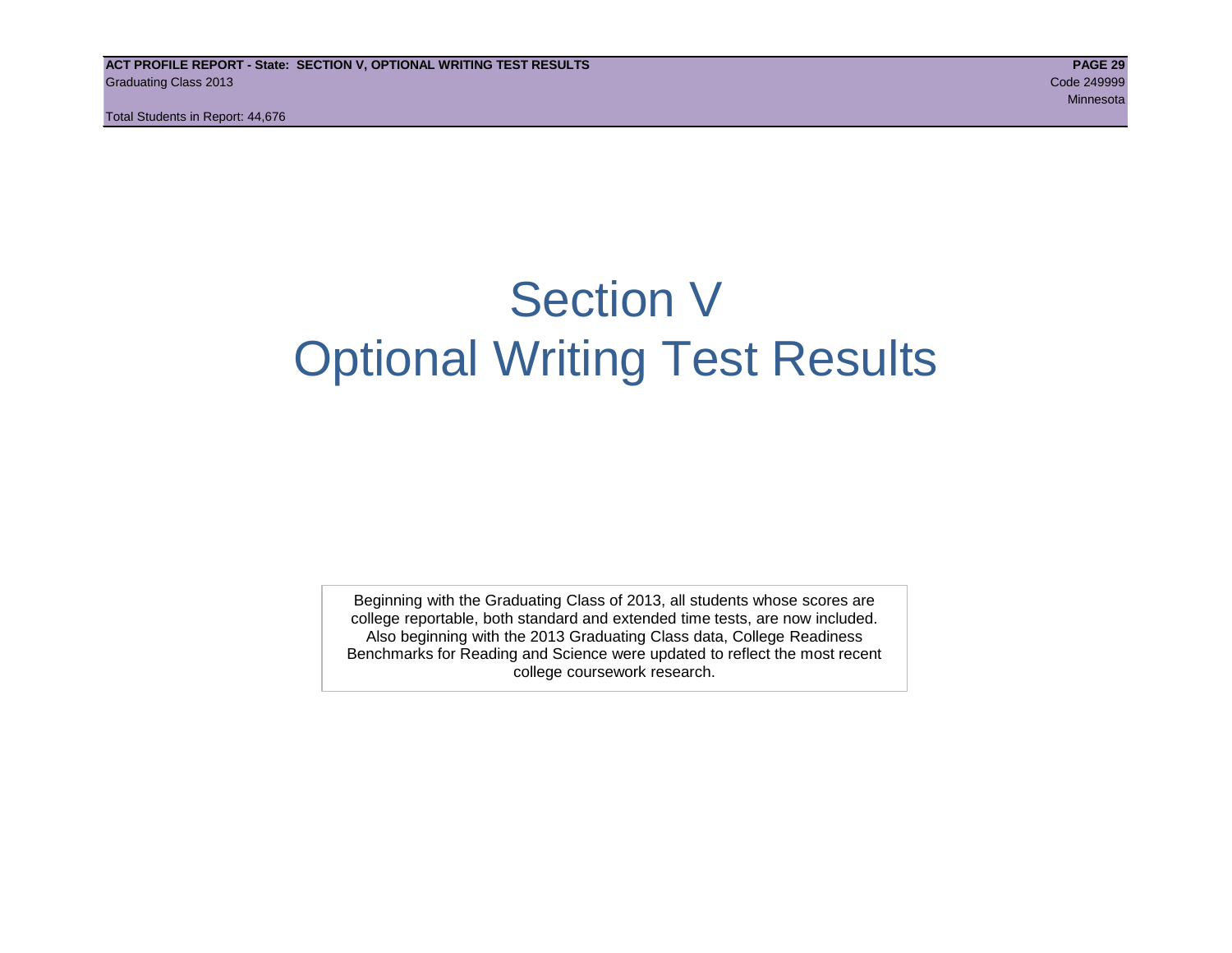# **ACT PROFILE REPORT - State: SECTION V, OPTIONAL WRITING TEST RESULTS PAGE 30** Graduating Class 2013 Code 249999

#### Total Students in Report: 44,676

Minnesota

| $\frac{1}{2}$                         |              |                 |                           |                |              |              |                                 |          |  |  |  |  |
|---------------------------------------|--------------|-----------------|---------------------------|----------------|--------------|--------------|---------------------------------|----------|--|--|--|--|
|                                       |              |                 | <b>Average ACT Scores</b> |                |              |              |                                 |          |  |  |  |  |
|                                       | N            |                 |                           | <b>English</b> |              | <b>Essay</b> | <b>English/Writing Combined</b> |          |  |  |  |  |
|                                       | <b>State</b> | <b>National</b> | <b>State</b>              | National       | <b>State</b> | National     | <b>State</b>                    | National |  |  |  |  |
| <b>All Students</b>                   | 28,966       | 942,769         | 22.8                      | 21.3           | 7.2          | 7.0          | 21.8                            | 20.5     |  |  |  |  |
| Black/African American                | 1.611        | 114,751         | 16.7                      | 16.3           | 6.3          | 6.1          | 16.5                            | 16.0     |  |  |  |  |
| <b>IAmerican Indian/Alaska Native</b> | 139          | 6,031           | 18.6                      | 16.8           | 6.7          | 6.1          | 18.3                            | 16.4     |  |  |  |  |
| White                                 | 21,128       | 518,407         | 23.9                      | 22.9           | 7.3          | 7.2          | 22.7                            | 21.9     |  |  |  |  |
| Hispanic/Latino                       | 1,345        | 151,504         | 19.2                      | 18.6           | 6.8          | 6.8          | 18.8                            | 18.3     |  |  |  |  |
| Asian                                 | 2,149        | 54,580          | 19.2                      | 23.5           | 6.9          | 7.6          | 18.9                            | 22.7     |  |  |  |  |
| Native Hawaiian/Other Pac. Isl.       | 26           | 2,812           | 20.0                      | 19.5           | 7.3          | 6.9          | 19.8                            | 19.2     |  |  |  |  |
| Two or more races                     | 1,112        | 35,355          | 22.2                      | 21.5           | 7.0          | 7.0          | 21.2                            | 20.6     |  |  |  |  |
| Prefer not/No Response                | .456         | 59,329          | 23.5                      | 21.8           | 7.2          | 7.1          | 22.3                            | 20.9     |  |  |  |  |
| <b>Males</b>                          | 13,231       | 423,104         | 22.6                      | 21.0           | 6.9          | 6.7          | 21.4                            | 20.1     |  |  |  |  |
| Females                               | 15,674       | 513,945         | 23.0                      | 21.6           | 7.4          | 7.2          | 22.1                            | 20.9     |  |  |  |  |
| Missing                               | 61           | 5,720           | 20.4                      | 16.6           | 6.9          | 6.3          | 19.8                            | 16.5     |  |  |  |  |

**Table 5.1. Average ACT English and Writing Scores by Race/Ethnicity and Gender for students who took ACT Writing**